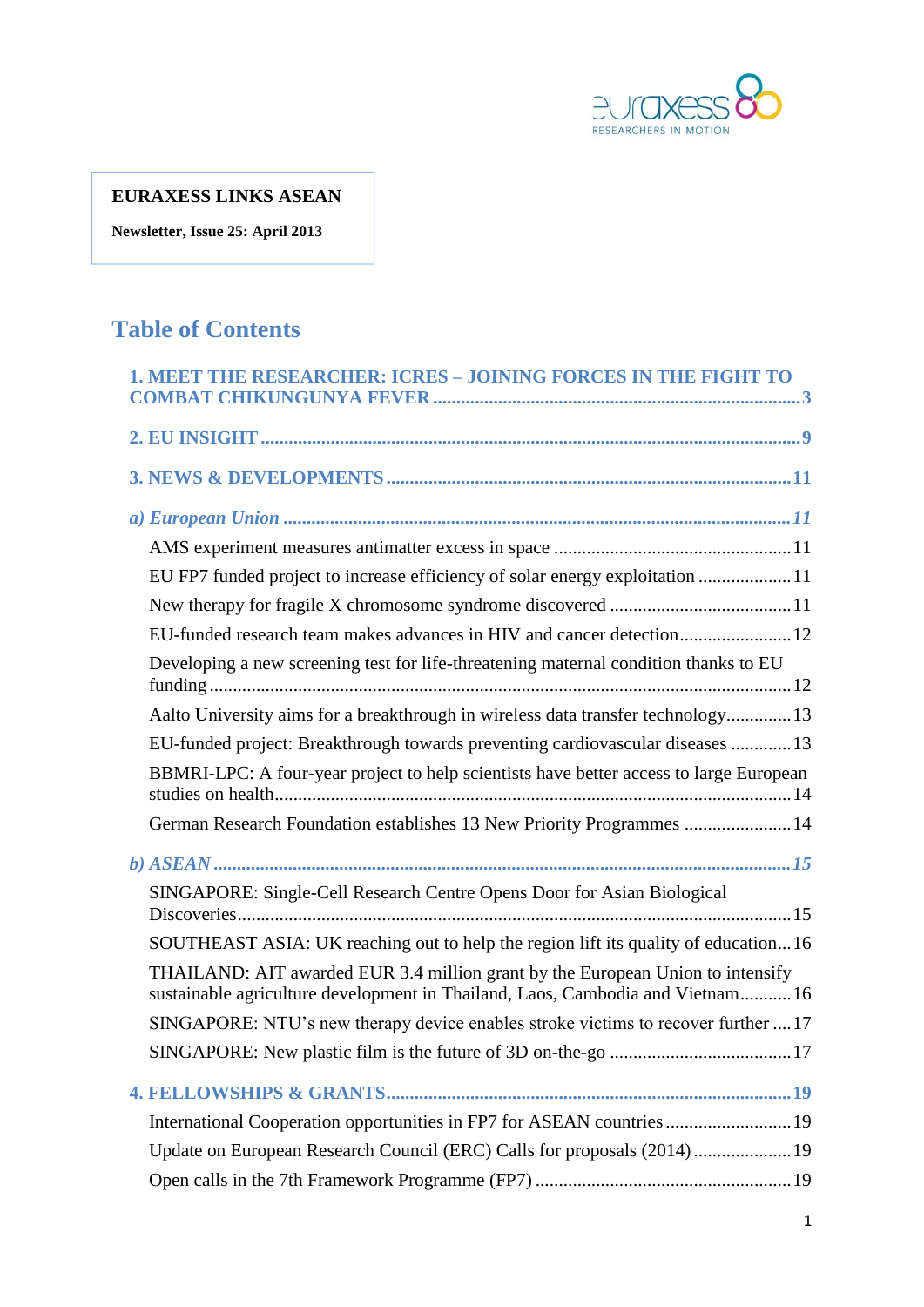

| TWAS Postgraduate Research Fellowship for Developing Countries Students 22      |  |
|---------------------------------------------------------------------------------|--|
|                                                                                 |  |
|                                                                                 |  |
|                                                                                 |  |
|                                                                                 |  |
| SWEDEN: Chalmers University of Technology Gothenburg - Postdoctoral position in |  |
|                                                                                 |  |
|                                                                                 |  |
| Europe Day celebration at the EU Centre Singapore, 9 May 2013, Singapore 26     |  |
|                                                                                 |  |
|                                                                                 |  |
| SPAIN: 5th International Conference on Environmental, Industrial and Applied    |  |
| DENMARK: Science for the Environment Conference, 3-4 October 201327             |  |
| SWITZERLAND: Swiss-Singapore Workshop on Microfluidics, 22 May 2013 27          |  |
| SINGAPORE: French-Singaporean Workshop on Formal Methods and Applications28     |  |
| SINGAPORE: Centre of Excellence for National Security (CENS), Call for Papers - |  |
|                                                                                 |  |
| ESTONIA: 10th International Conference on Wearable Micro and Nano Technologies  |  |
|                                                                                 |  |
| GERMANY: Cardiac Biology - From Development to Regenerative Medicine, 7-10      |  |
| SWITZERLAND: 2013 CERN- Fermilab HCP Summer School, 28 August-6                 |  |
|                                                                                 |  |
|                                                                                 |  |
|                                                                                 |  |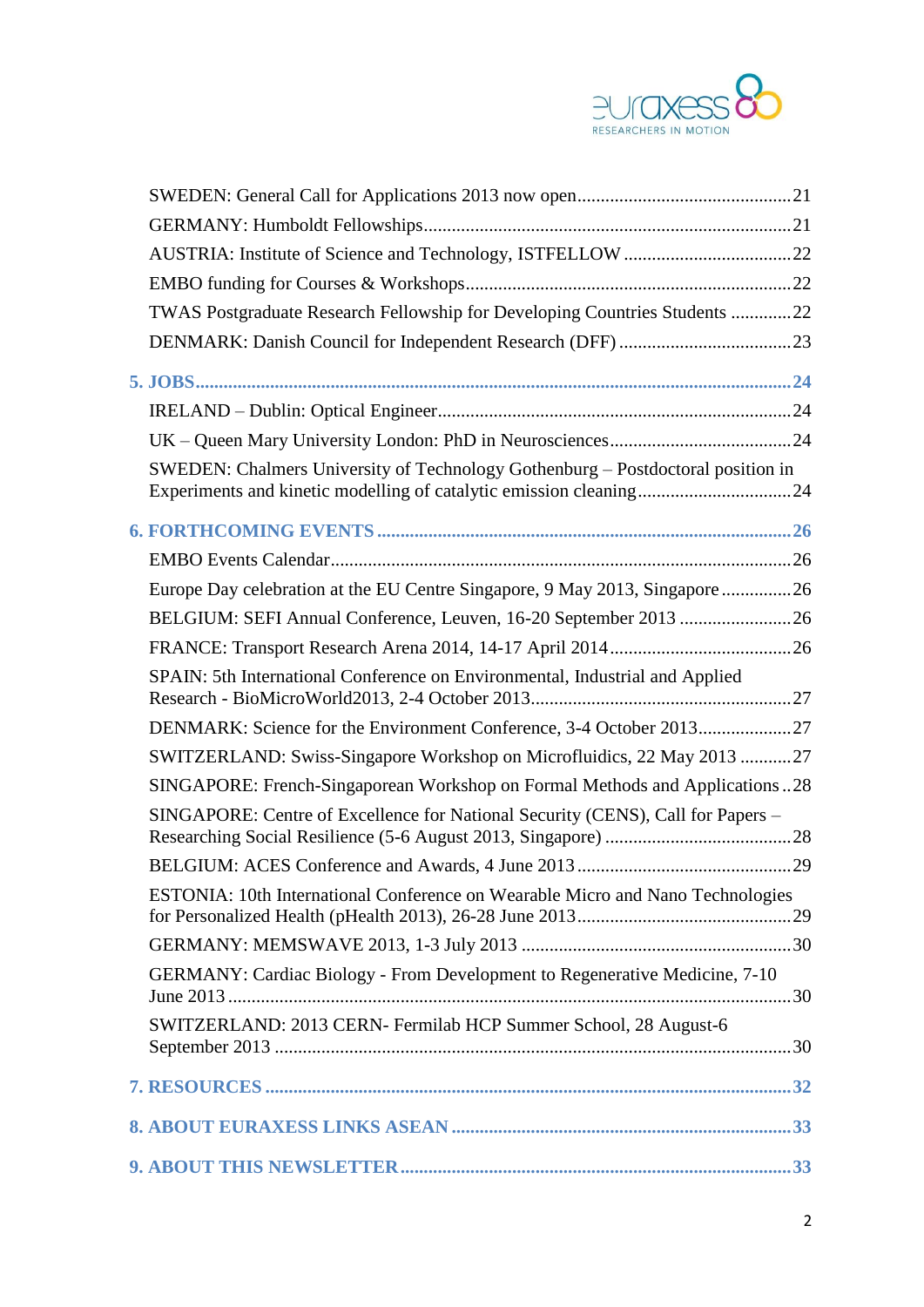

#### **What is ICRES?**

ICRES is an acronym for Integrated Chikungunya Research and is a collaborative project supported by the European Union under the 7th Framework programme. Since 2005 Chikungunya fever has affected millions of people producing a high fever and a debilitating arthralgia which can persist for months and progress to chronic arthritis. Chikungunya virus (CHIKV) has been associated with periodic outbreaks of human disease and is spread by mosquitoes. This project integrates the expertise of EU laboratories with a long and strong track record of research on alphaviruses with EU laboratories that started work on CHIKV following the outbreak in 2006 in La *Réunion*, and with laboratories from SE Asia working on this virus. The project is generating new molecular and cellular tools for research and applied studies and developing a vaccine ready to enter clinical trials.

**Further information: [ICRES](http://www.icres.eu/)**



#### <span id="page-2-0"></span>**1. MEET THE RESEARCHER: ICRES – JOINING FORCES IN THE FIGHT TO COMBAT CHIKUNGUNYA FEVER**

Chikungunya fever is a viral illness that is transmitted to humans by the bites of Aedes mosquitoes causing severe and often incapacitating joint pain in infected patients. With large-scale outbreaks of Chikungunya fever regularly occurring in many parts of the world, the vulnerability of the world's population to emerging infectious diseases spread by insects is apparent. A team of researchers from leading institutions across the EU and their global partners are now searching for a long-term solution in the combat of this viral illness. ICRES – short for Integrated Chikungunya Research – aims to develop a vaccine ready to enter clinical trials. The project is funded under the EU's 7<sup>th</sup> Framework Programme.

EURAXESS Links ASEAN has interviewed two of the project partners of this multinational research consortium. Prof John Fazerkely is Director of The Pirbright Institute in the UK and coordinator of ICRES. His colleague Dr Jamal I-Ching Sam is a researcher at the Department of Medical Microbiology in the Faculty of Medicine in University of Malaya in Malaysia.

**Q: Prof Fazakerley, your institution is the coordinating body for the ICRES project supported by the European Union under the Health Cooperation Work Programme of the 7th Framework programme. Can you tell us a bit about the research that is being conducted in this project?**

*A: The current chikungunya epidemic rose to prominence in 2005/6 following infection of >250,000 people on La* Réunion*. The virus rapidly spread to other islands in the Indian Ocean, India and SE Asia. Chikungunya cases in returning travellers have been reported in other parts of the world including Europe. In summer 2007 a traveller from India to Italy initiated a locally transmitted outbreak which included one death from encephalitis. The mosquitoes transmitting this infection are spreading and increasing in Europe and could spread as far north as the British Isles. There are diagnostics tests, these require standardisation; the pathogenic* 

*mechanisms leading to myalgia, arthralgia, rare encephalitis and chronic arthritis are unknown precluding rational therapeutic intervention; there are no antivirals and there is no* 



The Aedes Albopictus (tiger mosquito), carrier of the Chikungunya virus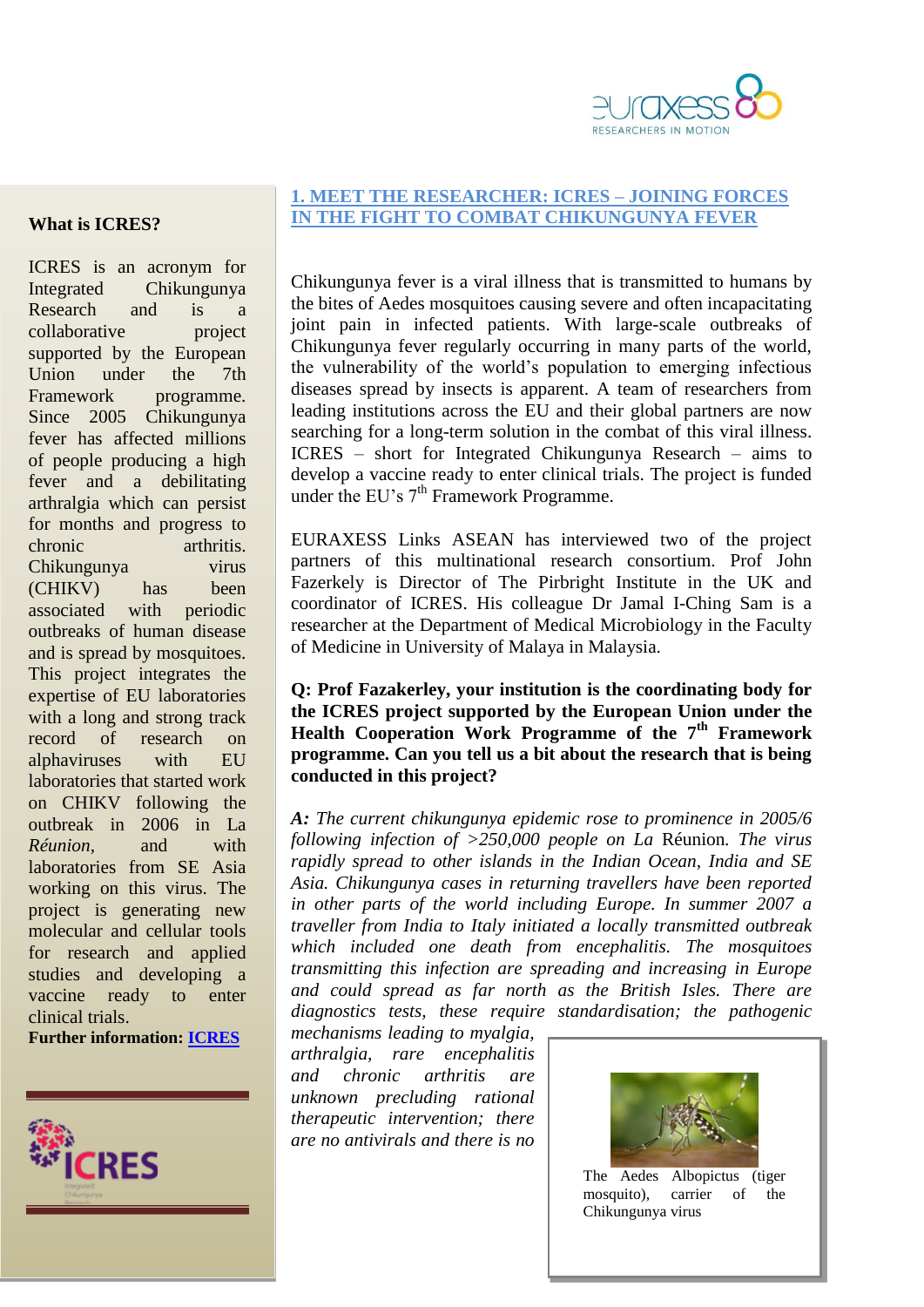

*licensed vaccine. Our principle research objectives are:*

- *1. Generate new molecular and cellular tools for research and applied studies including high-throughput screening and vaccines*
- *2. Standardise, quality assure and distribute key diagnostic tests and develop new ones*
- *3. Determine key virus genetic changes across time, geographical regions and species*
- *4. Discover interactions between virus and human cells to inform the rational design of therapeutics*
- *5. Determine pathogenesis of the acute and chronic disease in humans, including whether virus persists in joints, the cell types involved and the relationship to immune responses*
- *6. Characterise rodent and non-human primate models of acute and chronic infection to further study the pathogenesis and to provide models for antiviral and vaccine screens*
- *7. Screen libraries of small molecular weight compounds for antiviral activity*
- *8. Develop a vaccine which at the end of this project is ready to enter clinical trial*

### **Q: Prof Fakerzeley, the project unites partners from several countries. Can you introduce the consortium members to us and tell us how the cooperation came about?**

*A: The project is a collaboration of The Pirbright Institute, UK; Steinbeis Innovation, Germany; University of Malaya, Malaysia; Université de la Réunion, France; SIgN, A\*STAR, Singapore; University of Helsinki, Finland; Commissariat à L'Energie Atomique et aux Énergies Alternatives, France; University of Tartu, Estonia; L'Institut Pasteur, France; Karolinska Institutet, Sweden; University of Bonn, Germany; Centro Nacional de Biotecnologia, Spain; University of Glasgow, UK and Griffiths University, Australia.*

*The collaboration came about as a result of the interaction of three networks. Firstly, a group of European research scientists who had been working together for many years, in part funded by other European Union funding on the biology of alphaviruses, a group of viruses which includes CHIKV; secondly, those European research laboratories, predominantly in France, who had been working on other viruses but had diverted their research to CHIKV following the outbreak of chikungunya on La* Réunion *in 2006; and thirdly, SE Asian laboratories working on CHIKV as a result of the arrival of chikungunya fever in SE Asia. An application to the EU 7th Framework programme was developed at a meeting of European and SE Asian researchers sponsored by the British High Commission in Singapore in 2009.*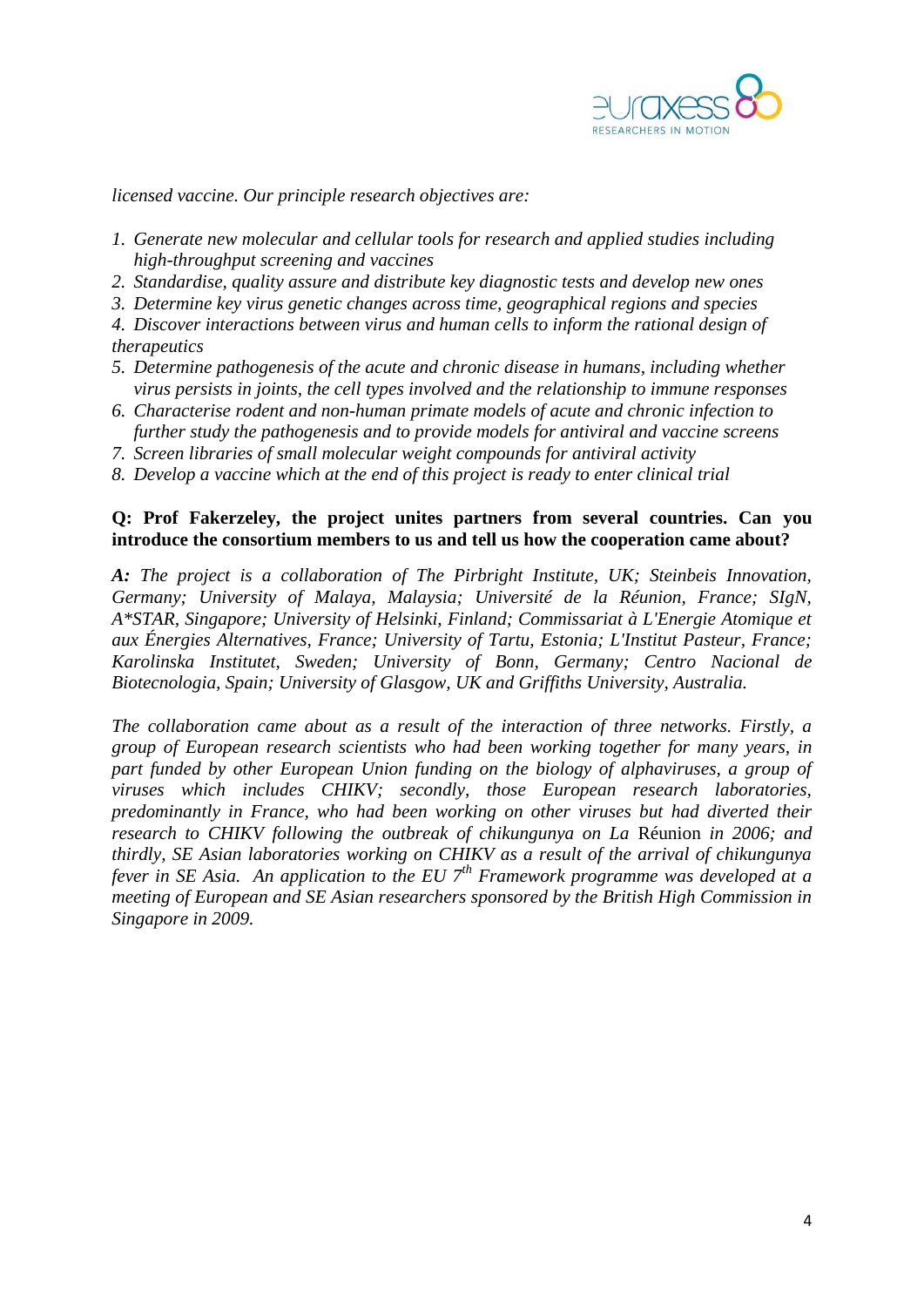

### **Q: Dr Sam, your laboratory at the University Malaya is participating in the ICRES project. Can you tell us a bit about your team and your role as part of the ICRES project?**

*A: Our team comprises Professor Sazaly Abu Bakar, Yoke-Fun Chan and I. We are based at the Tropical Infectious Diseases Research and Education Centre (TIDREC, website: [http://tidrec.um.edu.my\)](http://tidrec.um.edu.my/), in University Malaya, in Kuala Lumpur, Malaysia. For ICRES, we are working on virus evolution and epidemiology. This includes studying the genetic changes in the virus over time, and how different virus strains may adapt differently to the mosquito vector. We are also looking at the clinical epidemiology of the disease in Malaysia; for example, description of outbreaks and clinical manifestations. We are also the co-organisers along with ICRES of Chikungunya 2013, an international conference taking place in Langkawi Island, Malaysia on October 28-30, 2013* 

*(website:* 

*[http://umconference.um.edu.my/CHIKV2013\)](http://umconference.um.edu.my/CHIKV2013).* 

**"***Much of what we set out to achieve has been achieved but we are still working on the latter stages of our objectives, the most prominent of which is to develop a pre-clinically validated vaccine for chikungunya so that next time this virus strikes around the world, instead of having millions of clinical cases we will be able to protect the world population***."** 

**Prof John Fazakerley**

*We have invited many well-known figures in Chikungunya and alphavirus research, and are looking forward to an exciting and stimulating conference.*

> **Q: Prof Fazakerley, which roles do the other partners play?**

*"We have found our European partners to be welcoming, and generous with their time and expertise, in terms of sharing knowledge and technology. It has also been fascinating to be involved in scientific discussions between experts in different fields."*

**Dr Jamal I-Ching Sam**

#### *A: Research in*

*the consortium covers a spectrum of topics including molecular virology, antivirals, diagnostics, pathogenesis, immune responses, vaccines, epidemiology and work on animal model systems to study in vivo pathogenesis and test antiviral and vaccine efficacies. Each partner takes a lead role in a particular area of research. Molecular work is led by the University of Tartu in Estonia, antivirals by the University of Helsinki in Finland, diagnostics by the University of Bonn in Germany,* 

*epidemiology by the University of Malaya, pathogenesis by the Pasteur Institute in France, Steinbeis Innovation in Germany and The Pirbright Institute in the UK, immune responses by the University of la Réunion and A\*STAR in Singapore, animal model systems by the CEA in France, the Karolinska in Sweden and Griffiths University in Australia and vaccines by the CEA and Karolinska.*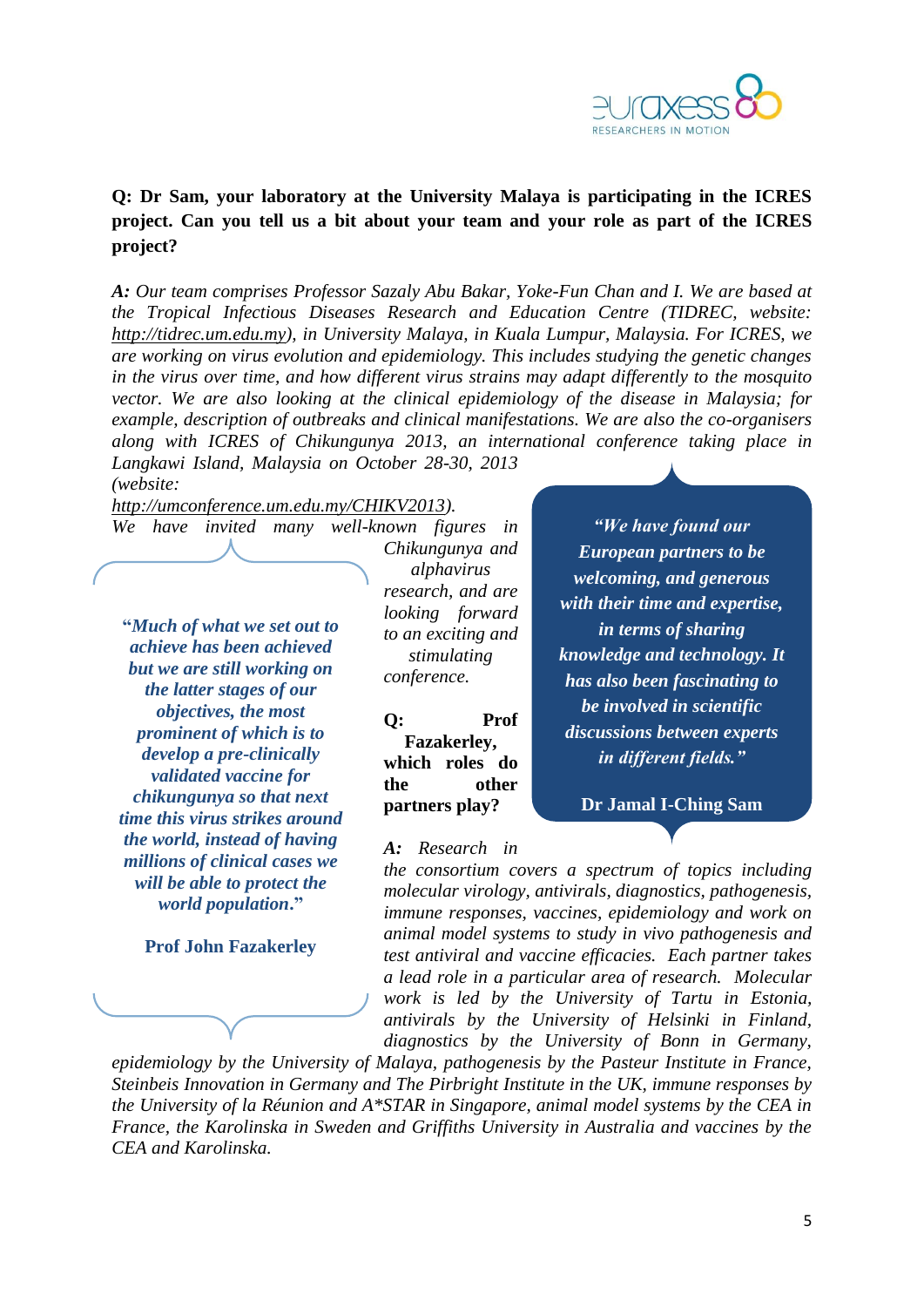

### **Q: Prof Fazakerley, how important is this international cooperation to the success of the project?**

*A: Given the breadth of this project, it is probably beyond the capability and certainly* 

*beyond the expertise of any one research centre. We have epidemiological data and clinical samples from the areas affected by chikungunya, including La*  Réunion *and SE Asia, and we have expertise in the molecular virology of alphaviruses, virus pathogenesis and vaccinology from world leading research groups. The consortium meets every six months to discuss progress, share results and work out problems.*



### **Q: Dr Sam, how does the work conducted by the ICRES project team benefit the population here in Southeast Asia? Which applications are planned?**

*A: Chikungunya virus is endemic in Southeast Asia, as the Aedes mosquito vectors are widespread. Chikungunya has been causing outbreaks since the 1960s, and causes considerable morbidity. The work of the ICRES team is invaluable in increasing knowledge of this disease, which has been relatively neglected prior to the recent global outbreaks starting in 2004. ICRES work in the areas of diagnostics, antivirals and vaccines would be of particular practical value in this region.* 

### **Q: Prof Fazakerley, the project is supported under the Health Cooperation Work Programme of the 7th EU Framework programme. Was it difficult to apply for this grant?**

*A: As with all EU grants, the task of understanding what is required for the grant application at first looks formidable. However, once this was distilled from all the information available, the actual application process was relatively straightforward. The difficulty really was integrating the information and research plans from the different groups from around the world. For this, as coordinator, I used established networks of colleagues with whom I have worked previously but I also travelled to some of the laboratories now part of the consortium to discuss their involvement. There was a lot of writing and many tables to produce. It helps a lot if the organisation has experience of writing and managing EU grants and examples of successful grants are available for guidance.*

### **Q: Dr Sam, how do you experience the collaboration with European partners?**

*A: Our overall experience of this collaboration has been very positive. We have found our European partners to be welcoming, and generous with their time and expertise, in terms of sharing knowledge and technology. It has also been fascinating to be involved in scientific discussions between experts in different fields.*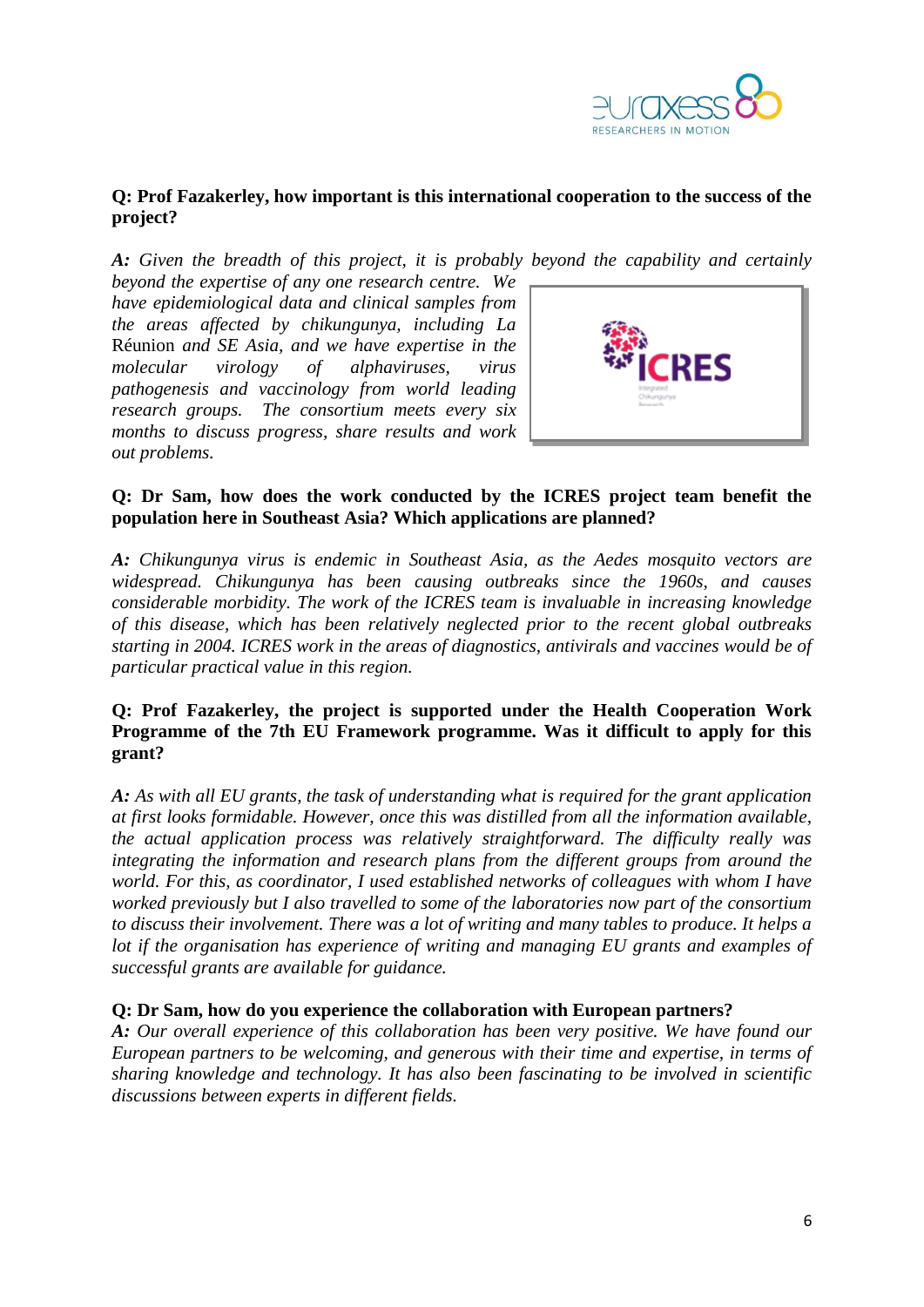

### **Q: Prof Fazakerley, what advice would you give to European researchers planning to apply for EU research funding?**

*A: Carefully consider the purpose of the consortium, what expertise you want or need and what you don't want or need and then who you want and don't want. It needs to be a carefully considered decision. Each partner needs to bring something different and together the work needs to address the call. Make sure you read the documentation on the application process and pick out the key bits. Pay attention to all aspects of the application, since the application is scored not only on the science but also on social and economic impact and issues such as gender equality. Look at other successful applications and if possible work with someone who has experience of EU grants. Many larger organisations have an EU office. There are also organisations out there that will help write the grants. I haven't used one but I know people who have.* 

### **Q: Dr Sam, what advice would you give to Southeast Asian researchers seeking closer collaboration with Europe?**

*A: Southeast Asian researchers should first make themselves visible in their field by publishing in good journals and networking. I think it is important to be clear what you can offer and what you can expect from a potential collaboration. All collaborations work best when mutually beneficial, and when based on openness and mutual respect.*

#### **Q: As scientists which goals are you both still hoping to achieve?**

*Prof Fazakerley: The ICRES consortium has made great progress both in the science that we planned and in positioning us as a group or as subgroups to undertake further research on chikungunya and other viruses in the future. Much of what we set out to achieve has been achieved but we are still working on the latter stages of our objectives, the most prominent of which is to develop a pre-clinically validated vaccine for chikungunya so that next time this virus strikes around the world, instead of having millions of clinical cases we will be able to protect the world population. With this in mind, and to discuss the progress that has been made in chikungunya research, we are organising an international meeting on chikungunya on Langkawi Island in Malaysia, from 28 to 30 October 2013. Please see the conference website [http://umconference.um.edu.my/CHIKV2013.](http://umconference.um.edu.my/CHIKV2013)*

*Dr Sam: I will continue trying to carry out research which challenges me and has meaningful impact on patients and public health. I would like to have a body of work and research students that I can be proud of.*

*Thank you very much Prof Fazakerley and Dr Sam!*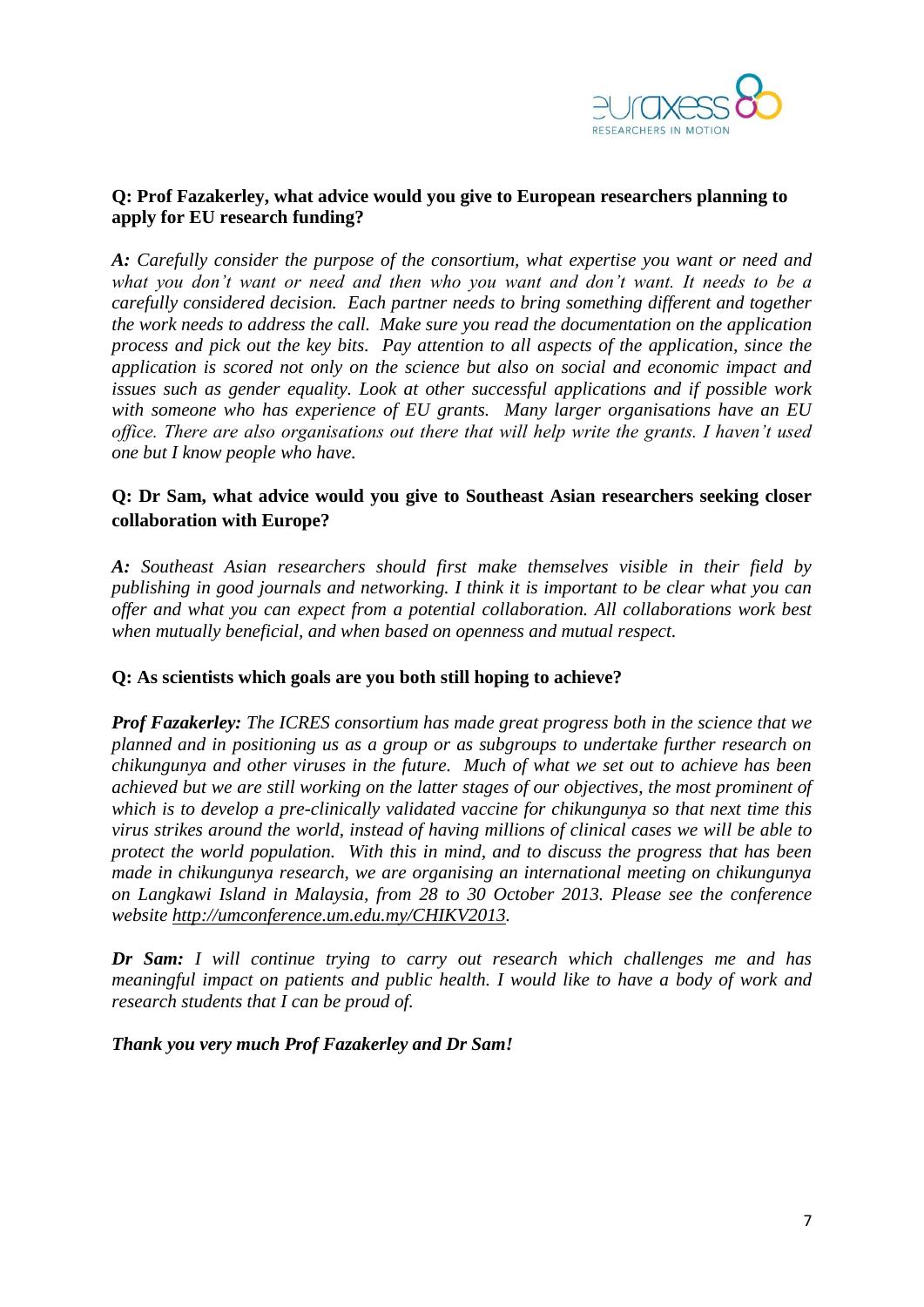

### **About the interviewees**

**Professor John Fazakerley** (BSc, MBA, PhD, FSB, FRCPath) is Director of The Pirbright Institute, UK, and an international expert on virus pathogenesis, in particular arboviruses and viral encephalitis. The institute is a worldleading laboratory focussing on research and surveillance to prevent virus diseases of animals and spread of viruses from animals to humans. The institute has major research programmes in virus diseases of livestock, vector-borne virus diseases and avian virus diseases; it has extensive high containment laboratories and animal facilities and hosts the world reference laboratories for rinderpest, foot-and-mouth disease and peste-des-petits ruminants [\(www.pirbright.ac.uk\)](http://www.pirbright.ac.uk/).



**Dr Jamal I-Ching Sam** obtained his medical degree from Nottingham University, UK, and completed specialist training in medical microbiology

in London in 2004. He returned home to Malaysia, and took an academic position in the Department of Medical Microbiology in the Faculty of Medicine in University Malaya in 2005. His main duties are diagnostic services for the university's teaching hospital, research and teaching. His research interests are Chikungunya virus, enterovirus 71, and respiratory viruses.

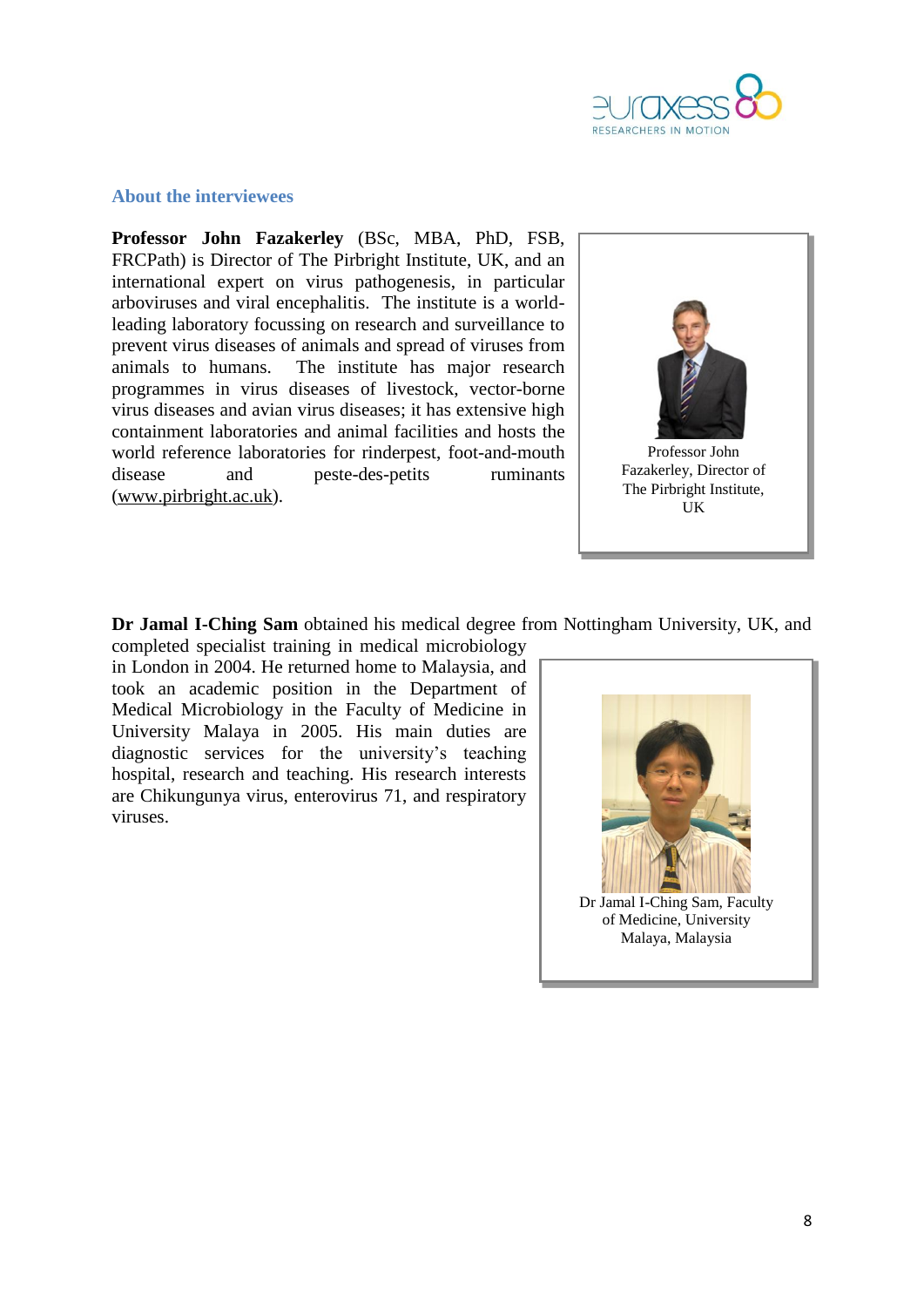

### <span id="page-8-0"></span>**2. EU INSIGHT**

#### **Removing obstacles for long-term stays in the EU: How to make the EU more open to talents**

On 25 March 2013, the European Commission presented its [proposal for a single new](http://ec.europa.eu/dgs/home-affairs/e-library/documents/policies/immigration/study-or-training/docs/students_and_researchers_proposal_com_2013_151_en.pdf)  [directive](http://ec.europa.eu/dgs/home-affairs/e-library/documents/policies/immigration/study-or-training/docs/students_and_researchers_proposal_com_2013_151_en.pdf) which aims at making it easier and more attractive for non-EU students, researchers and other groups to enter and stay in the EU for periods exceeding three months. In combining and improving the current two directives the Commission sets out to remove obstacles facing third-country nationals when planning a long-term stay in the  $EU - an$ important step to establish Europe as a world centre for excellence and attract bright minds from outside the EU.

#### **Background and shortcomings**

Currently, two directives regulate the migration flows of students and researchers from thirdcountries: [Directive 2005/71/EC](http://eur-lex.europa.eu/LexUriServ/LexUriServ.do?uri=OJ:L:2005:289:0015:0022:EN:PDF) (12 Oct. 2005) and [Directive 2004/114/EC](http://eur-lex.europa.eu/LexUriServ/LexUriServ.do?uri=OJ:L:2004:375:0012:0018:En:PDF) (13 Dec. 2004). The first one covers the "procedure for admitting third-country nationals for the purposes of scientific research", while the 2004 directive lays down "the conditions of admission of thirdcountry nationals for the purposes of studies, pupil exchange, unremunerated training or voluntary service".

But in 2011, the implementation reports  $1$  for these two directives revealed profound weaknesses: These shortcomings concern key issues such as admission procedures including visas, rights (including mobility aspects) and procedural safeguards. The current rules are insufficiently clear or binding, not always fully coherent with (and supportive of) existing EU funding programmes (e.g. mobility measures such as [Marie Curie](http://ec.europa.eu/research/mariecurieactions/) or [Erasmus Mundus\)](http://ec.europa.eu/education/external-relation-programmes/mundus_en.htm), and sometimes fail to address the practical difficulties that applicants face. Furthermore, the personal scope of the current framework is limited. Therefore, the reports came to the conclusion that amendments and improvements are necessary.

This conclusion is reinforced by the fact that the policy context of today is very different to that in which the Directives were adopted. Human capital is one of Europe's key assets in the context of the [Europe 2020 Strategy](http://eur-lex.europa.eu/LexUriServ/LexUriServ.do?uri=COM:2010:2020:FIN:EN:PDF) and the need to ensure smart, sustainable and inclusive growth. Immigration from outside the EU is one source of highly skilled people, and thirdcountry national students and researchers in particular are groups which are increasingly sought after.

#### **The new proposal – Objectives and Amendments**

**.** 

The new proposal does not only address the shortcomings identified in the implementation reports but also the task of the European Union to "develop a common immigration policy aimed at ensuring, at all stages, the efficient management of migration flows, fair treatment of third-country nationals residing legally in Member States, and the prevention of, and

<sup>&</sup>lt;sup>1</sup> [Executive summary of the impact assessment for the Directive 2005/71/EC](http://ec.europa.eu/euraxess/pdf/directive_executive_summary_22092011.pdf) and Report on the application of [Directive 2004/114/EC.](http://ec.europa.eu/dgs/home-affairs/e-library/documents/policies/immigration/pdf/study-or-training/1_en_act_part1_v6.pdf)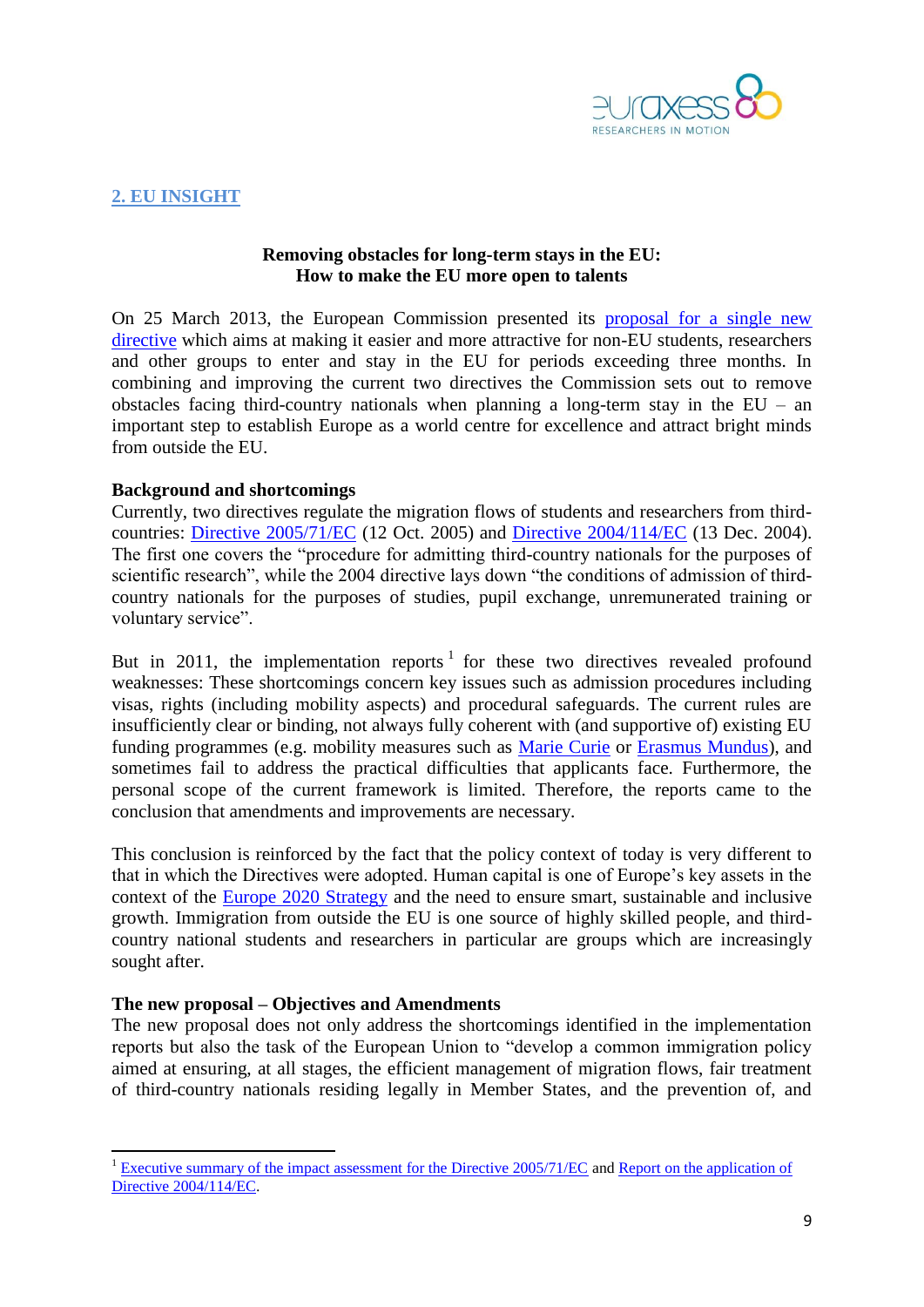

enhanced measures to combat, illegal immigration and trafficking in human beings", as stated in Article 79 (1) of the 'Treaty on the Functioning of the European Union'.

Specific objectives were identified in light of the problems outlined above:

• to improve the conditions of admission by better linking obtaining the relevant authorisations and improving decision-making processes for these authorisations;

• making provisions clearer and binding for the other groups they apply to;

• to strengthen the link between provisions on Union programmes including mobility measures such as Erasmus Mundus and Marie Curie Fellowships;

• to improve procedural guarantees, such as time limits for decisions on applications (60-day time limit for Member States authorities);

• to improve access to seek employment and the labour market, both for students during their studies as well as to give researchers and students the possibility to remain on the territory under certain conditions after finishing their studies or research to identify job opportunities (although this will not amount to an automatic right to work, as granting a work permit remains a national responsibility);

• to facilitate intra-EU mobility (through simpler and more flexible rules);

• to set out coherent provisions ensuring the protection of au pairs and remunerated trainees (who are not yet covered by the existing EU legislation).

#### **What next?**

The proposed Directive which is presented in the form of a recast now needs to be discussed and agreed upon by the European Parliament and the Council of the EU. The Commission hopes for the new rules to take effect as of 2016.

Sources:

(1) ["Proposal for a DIRECTIVE OF THE EUROPEAN PARLIAMENT AND OF THE](http://ec.europa.eu/dgs/home-affairs/e-library/documents/policies/immigration/study-or-training/docs/students_and_researchers_proposal_com_2013_151_en.pdf)  [COUNCIL on the conditions of entry and residence of third-country nationals for the](http://ec.europa.eu/dgs/home-affairs/e-library/documents/policies/immigration/study-or-training/docs/students_and_researchers_proposal_com_2013_151_en.pdf)  [purposes of research, studies, pupil exchange, remunerated and unremunerated training ,](http://ec.europa.eu/dgs/home-affairs/e-library/documents/policies/immigration/study-or-training/docs/students_and_researchers_proposal_com_2013_151_en.pdf)  [voluntary service and au pairing"](http://ec.europa.eu/dgs/home-affairs/e-library/documents/policies/immigration/study-or-training/docs/students_and_researchers_proposal_com_2013_151_en.pdf) (2013/0081 (COD)).

(2) ["Commission Staff Working Document: Executive Summary of the Impact Assessment](http://ec.europa.eu/governance/impact/ia_carried_out/docs/ia_2013/swd_2013_0078_en.pdf)  *Accompanying the document* [Proposal for a Directive of the European Parliament and of the](http://ec.europa.eu/governance/impact/ia_carried_out/docs/ia_2013/swd_2013_0078_en.pdf)  [Council on the conditions of entry and residence of third-country nationals for the purposes](http://ec.europa.eu/governance/impact/ia_carried_out/docs/ia_2013/swd_2013_0078_en.pdf)  [of research, studies, pupil exchange, remunerated and unremunerated training, voluntary](http://ec.europa.eu/governance/impact/ia_carried_out/docs/ia_2013/swd_2013_0078_en.pdf)  [service and au pairing; Recasting and amending Directives 2004/114/EC and 2005/71/EC"](http://ec.europa.eu/governance/impact/ia_carried_out/docs/ia_2013/swd_2013_0078_en.pdf) (COM(2013) 151 final; SWD(2013) 77 final).

(3) ["Treaty on the Functioning of the European Union, Article 79 \(1\)"](http://www.consilium.europa.eu/uedocs/cmsUpload/st06655-re01.en08.pdf).

(4) European Commission: [Press Release "Making the EU more attractive for foreign](http://europa.eu/rapid/press-release_IP-13-275_en.htm)  [students and researchers",](http://europa.eu/rapid/press-release_IP-13-275_en.htm) 25 March 2013.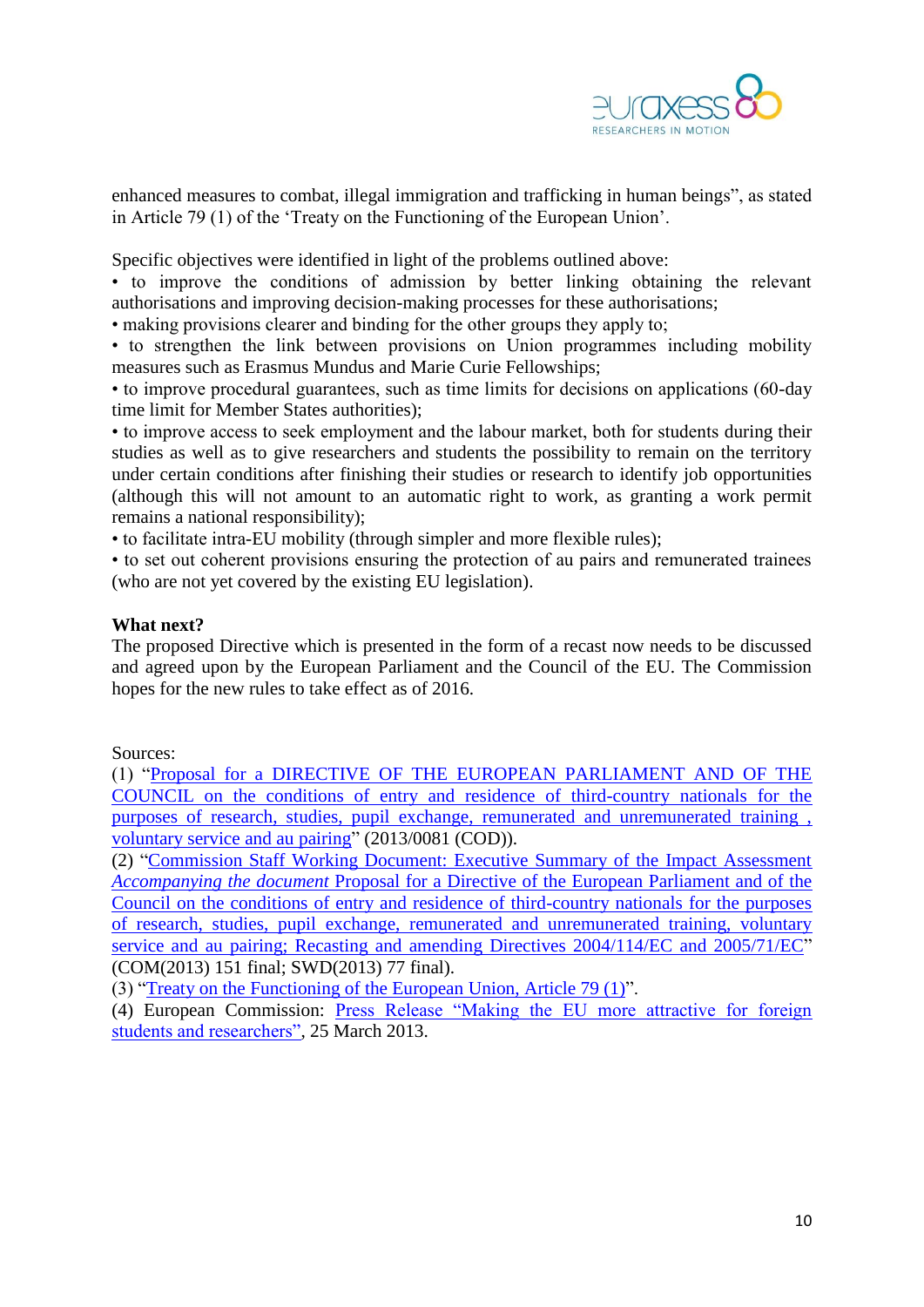

### <span id="page-10-1"></span><span id="page-10-0"></span>**3. NEWS & DEVELOPMENTS**

#### *a) European Union*

#### <span id="page-10-2"></span>**AMS experiment measures antimatter excess in space**

The international team running the [Alpha Magnetic Spectrometer](http://home.web.cern.ch/about/experiments/ams) (AMS) today announced the first results in its search for [dark matter.](http://home.web.cern.ch/about/physics/dark-matter) The results presented by AMS spokesperson Professor Samuel Ting in a seminar at the European Organization for Nuclear Research (CERN) are to be published in the journal Physical Review Letters. They report the observation of an excess of positrons in the [cosmic ray](http://home.web.cern.ch/about/physics/cosmic-rays-particles-outer-space) flux. The AMS results are based on some 25 billion recorded events, including 400,000 positrons with energies between 0.5 GeV and 350 GeV, recorded over a year and a half. This represents the largest collection of [antimatter](http://home.web.cern.ch/about/physics/search-antimatter) particles recorded in space. The positron fraction increases from 10 GeV to 250 GeV, with the data showing the slope of the increase reducing by an order of magnitude over the range 20-250 GeV. The data also show no significant variation over time, or any preferred incoming direction. These results are consistent with the positrons originating from the annihilation of dark matter particles in space, but not yet sufficiently conclusive to rule out other explanations. "As the most precise measurement of the cosmic ray positron flux to date, these results show clearly the power and capabilities of the AMS detector," said Samuel Ting. "Over the coming months, AMS will be able to tell us conclusively whether these positrons are a signal for dark matter, or whether they have some other origin." **Source: [CERN](http://home.web.cern.ch/about/updates/2013/04/ams-experiment-measures-antimatter-excess-space)**

#### <span id="page-10-3"></span>**EU FP7 funded project to increase efficiency of solar energy exploitation**

Scientists are developing materials and characterisation methods to increase the efficiency of a promising solar energy conversion technology to near 50 %. The technology should substantially reduce associated costs as well. Using a lens to focus the sun's rays onto a piece of paper and initiate burning may seem like child's play, but the principles form the basis of one of the most promising renewable energy options to date. Concentrating solar power (CSP) technologies use mirrors or lenses to focus the sun's energy and convert it into heat, creating steam that drives a turbine to produce electricity. These technologies have the potential to help the EU both decrease dependence on fossil fuels and decrease harmful emissions. Concentrator photovoltaic (CPV) technology was employed in multiple power plants connected to the grid in 2011 and forecasts predict tremendous market uptake within the next five years. Scientists initiated the EU-funded project "A new generation of concentrator photovoltaic cells, modules and systems" (NGCPV) to substantially increase the efficiency and decrease the cost of such systems. The consortium of European and Japanese experts is targeting unprecedented near-50 % efficiency. **Source: [CORDIS](http://cordis.europa.eu/fetch?CALLER=OFFR_TM_EN&ACTION=D&DOC=3&CAT=OFFR&QUERY=013dd9b3e652:a65a:21230bc1&RCN=10767)**

#### <span id="page-10-4"></span>**New therapy for fragile X chromosome syndrome discovered**

Researchers at the University of the Basque Country (UPV/EHU) and the Achucarro neurosciences centre have discovered a new therapy for the fragile X chromosome syndrome,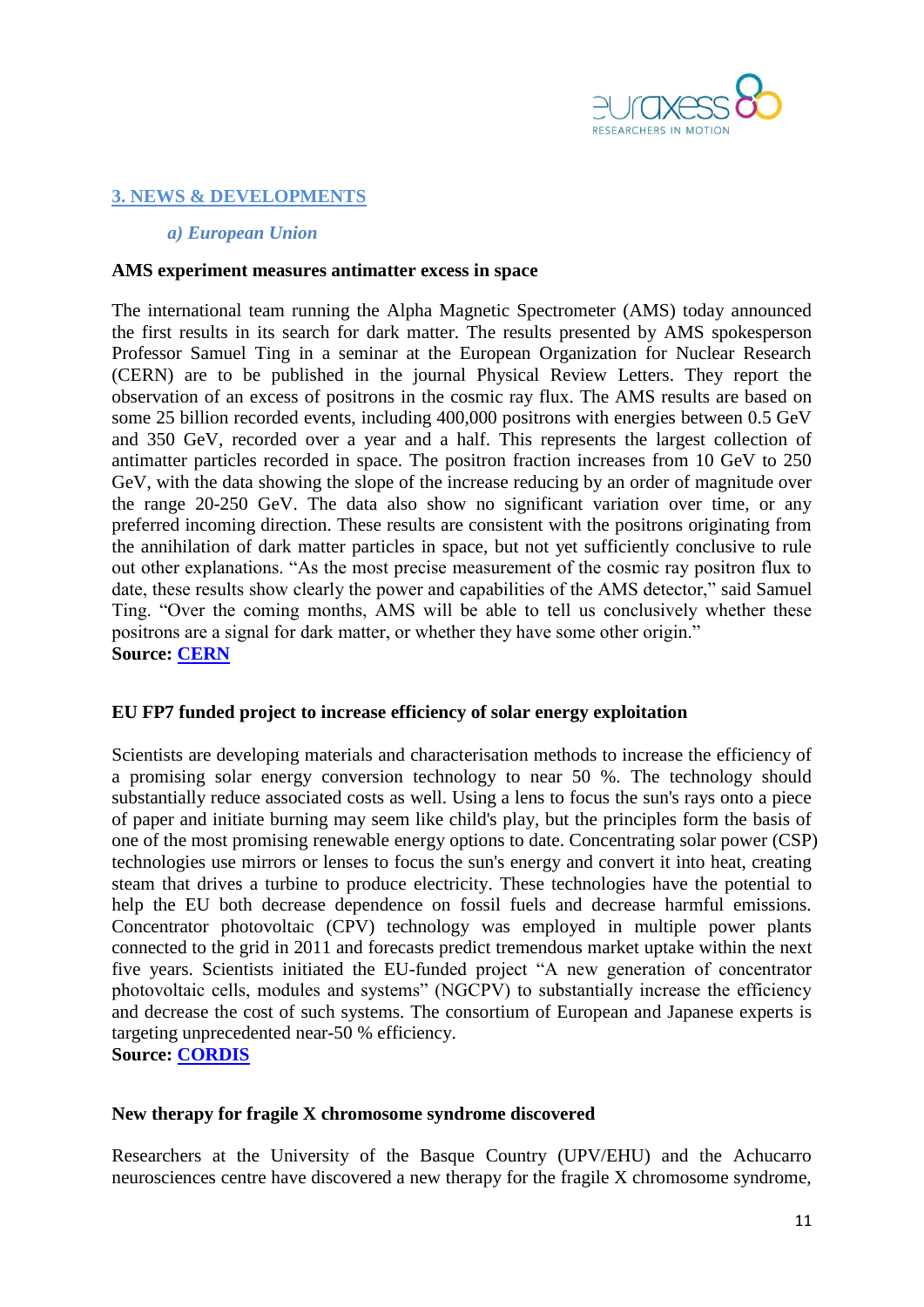

the most widespread cause of autism and mental retardation among male children. This new therapy proposes the modulation of the cerebral endocannabinoid system to alleviate the symptoms of the disease. This groundbreaking scientific finding has recently been published in Nature Medicine. "Of course, a cure is beyond reach because of the genetic origins of the disease, but the fact that we can improve patients' life conditions is something highly positive," stated Ms Susana Mato, researcher at the Department of Neurosciences at the UPV/EHU and at the Achucarro centre. Fragile X chromosome syndrome (FXS) is a genetic disease, with an incidence estimated at 1 in every 4,000 individuals. The syndrome arises from a deficit in the expression of the FMRP protein (fragile X mental retardation protein), which plays a fundamental role in the regulation of the neuronal function. Patients with FXS present mental retardation, attention deficit, anxiety, self-harming and autistic behaviour, hyposensitivity to pain and a high rate of epileptic crises. All these anomalous neuronal expressions are regulated by the endocannabinoid system. **Source: [CORDIS](http://cordis.europa.eu/fetch?CALLER=EN_NEWS&ACTION=D&SESSION=&RCN=35648)**

#### <span id="page-11-0"></span>**EU-funded research team makes advances in HIV and cancer detection**

European researchers have successfully tested a pioneering HIV-detection technique that is ten times more sensitive than any identification method used to date. The new methodology, which offers a much simpler and cheaper naked-eye-based read-out and could be commercialised in future, has also achieved positive results in similar early detection tests for different types of cancer. The EU-funded MIMIC project is currently working towards a breakthrough in cancer diagnostics which is based on an ultra-sensitive detection system that is able to pick up minute concentrations of disease-related molecules in body fluids. The method it uses draws on the body's natural processes of biomineralisation – the production of minerals. A similar diagnostic approach to that being used in MIMIC's cancer research has already proven effective in detecting HIV/AIDS. Dr Roberto de la Rica Quesada, the MIMIC project coordinator, and Professor Molly Stevens, a European Research Council grantee at Imperial College London, have successfully tested a pioneering HIV-detection technique that is ten times more sensitive than any identification method used to date. This HIV breakthrough is a triumph for the diagnostic approach MIMIC first developed for cancer detection, which went through a number of stages of development and design before successful results were achieved.

**Source: [European Commission](http://ec.europa.eu/research/infocentre/article_en.cfm?id=/research/star/index_en.cfm?p=ss-mimic&calledby=infocentre&item=All&artid=29635&caller=SuccessStories)**

### <span id="page-11-1"></span>**Developing a new screening test for life-threatening maternal condition thanks to EU funding**

In countries with well-developed healthcare systems, dying as a direct result of a condition brought on by pregnancy is a remote and shocking possibility. Nevertheless, one such condition, pre-eclampsia, affects 2% of all first-time mothers, and, moreover, to date no viable screening test has been developed. Without an effective test for this little known or understood condition, clinicians are unable to offer preventive measures to lower the risk of it developing. Pre-eclampsia, which causes high blood pressure in the second half of pregnancy, accounts for up to a quarter of maternal deaths in Europe and more than 500 000 infant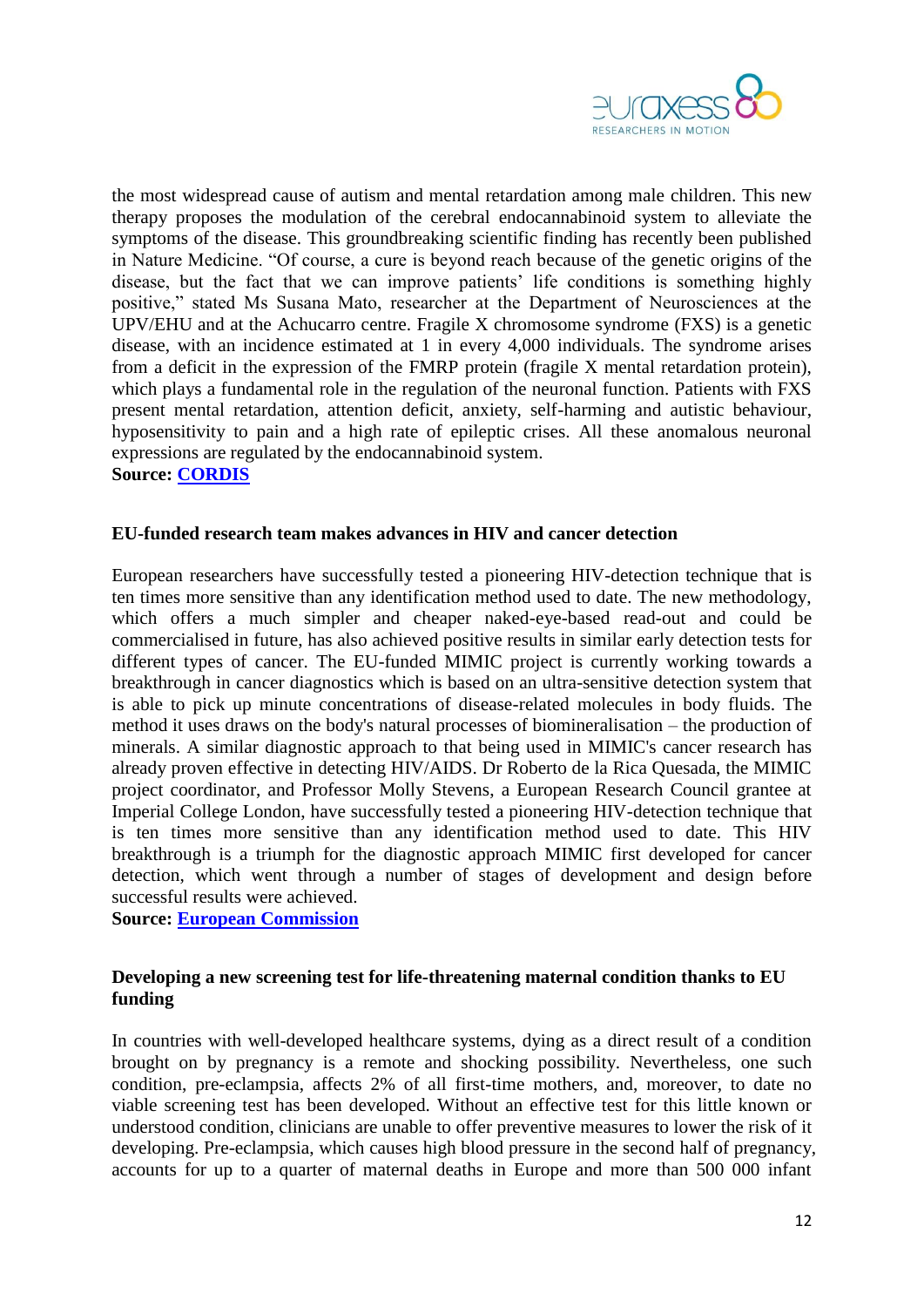

deaths annually worldwide. But this situation is on the verge of changing. For the past 12 years, the University College Cork in Ireland has been one of the pioneering institutes in the emerging science of metabolomics, the study of the chemical processes of the small molecules involved in metabolism. The university has now developed a prototype test consisting of a panel of biomarker metabolisers, which it believes can predict pre-eclampsia at an early stage of pregnancy (15 weeks). According to Professor Louise Kenny, the project coordinator of IMPROvED, data from a pilot study shows that the test offers "an unprecedented degree of specificity and sensitivity". Thanks to European Union funding of EUR 6 million, Prof Kenny will be able to lead a consortium of researchers and clinicians in conducting a phase II trial of this prototype test.

**Source: [European Commission](http://ec.europa.eu/research/infocentre/article_en.cfm?id=/research/headlines/news/article_13_04_07_en.html&item=All&artid=29593&caller=AllHeadlines)**

#### <span id="page-12-0"></span>**Aalto University aims for a breakthrough in wireless data transfer technology**

New technology for efficient and speedy wireless data transfer is under development at the Aalto University School of Electrical Engineering. The aim is to develop new basic structures for the wireless network that might revolutionize the concept of mobile equipment. In the traditional wireless technology, it is not possible to send and receive data on the same frequency simultaneously as the strong transmission signal will drown out the incoming signal. The aim of the technology currently under development, which is based on the multiple-input and multiple-output (MIMO) technology, is to reduce this interference. "The main aim of the project is to develop a compact transmitter-receiver based on MIMO technology that would allow simultaneous sending and reception of data on the same frequency band," explains Professor Risto Wichman from the School of Electrical Engineering. In his view, the full-duplex technology currently under development will significantly improve the spectral efficiency of the mobile network, which would mean a higher overall network capacity.

**Source: [Science|Business](http://www.sciencebusiness.net/news/76094/Aalto-University-aims-for-a-breakthrough-in-wireless-data-transfer-technology)**

#### <span id="page-12-1"></span>**EU-funded project: Breakthrough towards preventing cardiovascular diseases**

The hardening of arteries - also known as "atherosclerosis" - can cause cardiovascular diseases (CVD), which can lead to heart attacks and strokes. New evidence was uncovered strengthening the link between inflammation - a defensive reaction of the body - and cardiovascular diseases. This could lead to new innovative preventive and therapeutic strategies, and perhaps ultimately to a cure for atherosclerosis. Atherosclerosis is a chronic and slowly progressing pathological condition involving the inflammatory system. It leads to an accumulation of plaque – containing fatty materials and inflammatory cells – in the walls of the arteries. Complications from advanced atherosclerosis can cause CVD, leading to a heart attack or stroke. Every year, CVD causes over 4 million deaths in Europe – i.e. nearly half of all deaths. The EU-funded Atheromoto project has opened up the possibility of finding new effective treatments by developing a genetically modified mouse model that mimics patients with aggressive inflammatory diseases which display symptoms of atherosclerosis. "Using the latest tools of molecular biology and proteomics [the study of proteins, which perform important functions within the body], we have identified molecular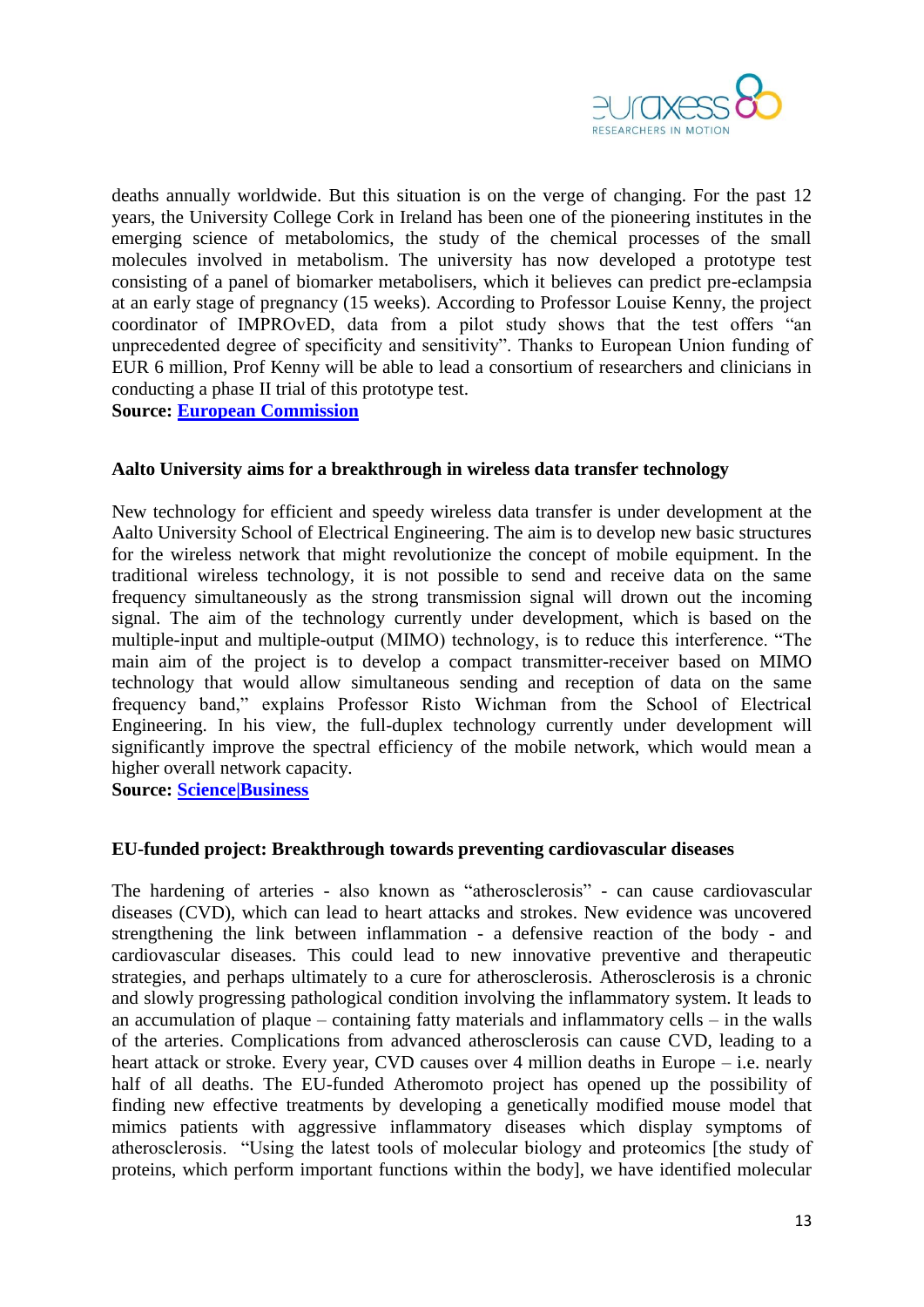

targets [for possible future therapies] of the immune system in the arterial vessel walls," explains project researcher Aksam Merched. "We were able to come up with some missing puzzle pieces related to our understanding of how CVD is caused." Dr Merched believes that the findings could lead to the development of innovative preventive and therapeutic approaches, which could ultimately bring a cure for atherosclerosis and help save millions of lives. "Obviously, clinical validation of these discoveries is a prerequisite to any translational application in patients," he says.

**Source: [European Commission](http://ec.europa.eu/research/infocentre/article_en.cfm?id=/research/headlines/news/article_13_04_16_en.html&item=Infocentre&artid=29673)**

#### <span id="page-13-0"></span>**BBMRI-LPC: A four-year project to help scientists have better access to large European studies on health**

In response to a specific infrastructure call of the Seventh Framework Programme (FP7) of the European Commission, Biobanking and Biomolecular Resources Research Infrastructure – Large Prospective Cohorts (BBMRI-LPC), a European-wide project involving 30 partners from 17 countries, has received a EUR 8 million funding to enhance access by academic and industry scientists to the largest European biobanks. The project represents the next phase of the successful EU biobanking programme BBMRI which was operational from 2007-2011. BBMRI-LPC led by the University Medical Centers of Helsinki (Finland) and Leiden (The Netherlands) had its kick-off meeting in Amsterdam on 11-12 February and will now run for the following 4 years. The project will specifically focus on large population cohorts and aims to enable academic and industrial scientists to improve our understanding of human biology, thereby leading to novel and better medicine and treatments for common and rare diseases. Over recent years, biomedical research has crossed international borders in large, collaborative studies substantiating the value of collaboration between experts from different fields as well as the value of large numbers of samples. In the past decades, European countries have invested millions of euros of funding and substantial amount of time for the establishment of large collections of volunteering individuals' biological samples and healthrelated information to be used in the research of human health and disease. The access to this study material, however, is often hindered by the limited resources for sharing samples and data between the fellow scientists, and by differences between nearby countries in their legal and ethical procedures. The BBMRI-LPC project endeavours to unite the large study sets of the European BBMRI and the International Agency for Research on Cancer (IARC), thereby achieving a biobanking network with a scale of integration that is unique worldwide. BBMRI-LPC will assist the European health industry by promoting new and existing publicprivate partnerships, which will strengthen the European niche in the development of medicine and treatments as well as assist governments in returning the investment made by all European tax payers. **Source: [BBMRI-LPC](http://www.bbmri-lpc.org/BBMRI-LPC_Press_release.pdf)**

<span id="page-13-1"></span>**German Research Foundation establishes 13 New Priority Programmes**

A total of 13 new Priority Programmes were established by the Senate of the German Research Foundation (Deutsche Forschungsgemeinschaft, DFG) at its recent spring meeting in Bonn. They are set to launch at the beginning of 2014 and bring together the scientific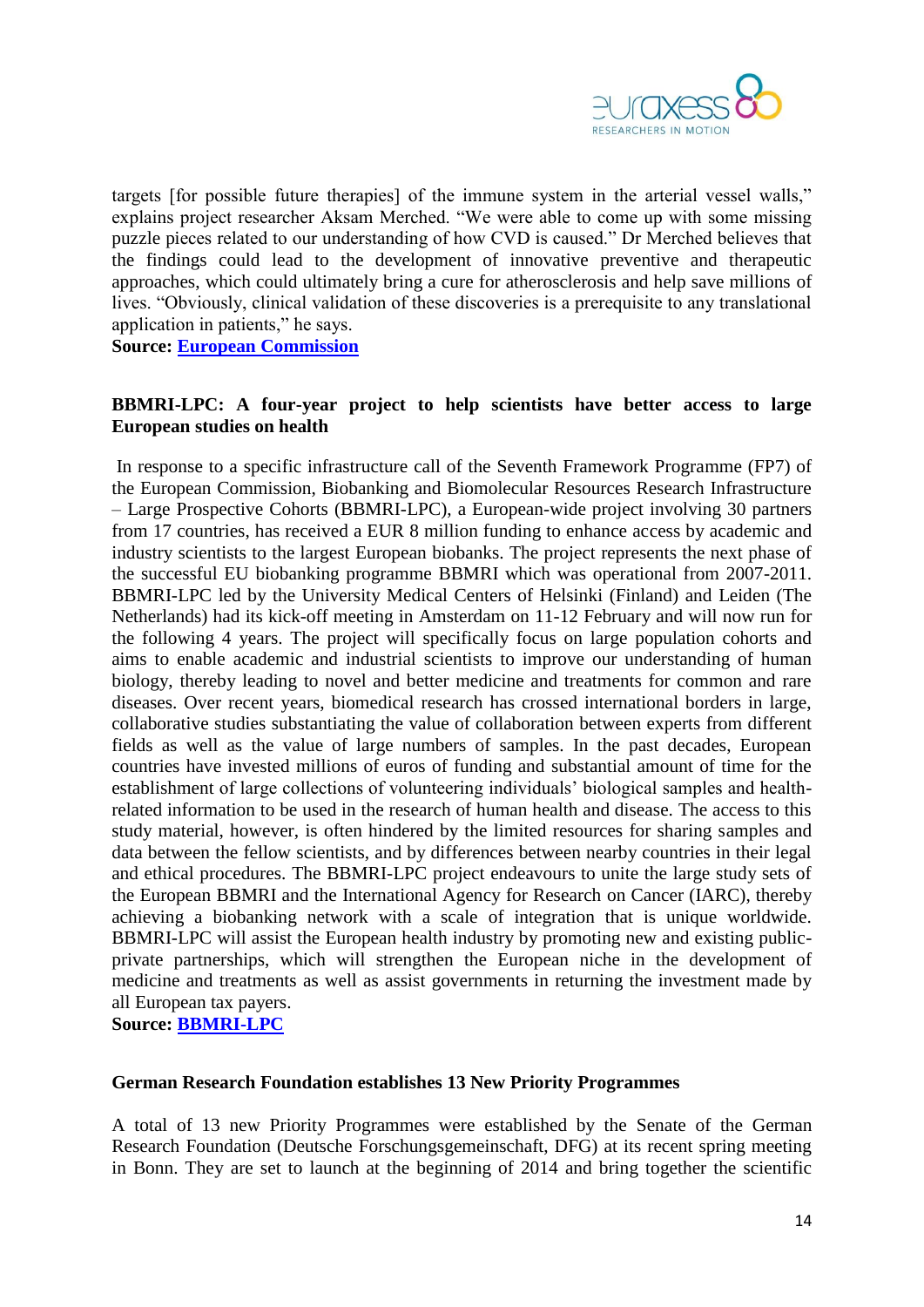

expertise of researchers from Germany and beyond working in particularly topical or emerging fields. The new Priority Programmes cover the entire spectrum of disciplines, from the humanities, social sciences, life sciences and natural sciences to engineering sciences. Subjects range from the concept of pragmatics in linguistics, which will be coupled with experimental methods from cognitive and neurosciences, to glial cells as the dominant cell population of the brain and the group of non-coding RNA molecules and their regulating role in numerous cell functions, which are both highly topical research subjects in the neurosciences. Other programmes aim to achieve the first fully predictable description of gasliquid reactors in chemical process engineering or to create the basis for the systematic production of meta-stable materials with some unknown properties. Another looks at biological and synthetic "microswimmer" systems whose internal propulsion mechanism is just as important as insufficiently understood to date. Better understanding of this phenomenon could enable the manufacture of artificial swimmers to imitate biological systems or deliberately exert influence on them. All the programmes are highly interdisciplinary and are notable for their application of innovative methods. For example, intensive collaboration between engineering and mathematics is planned to shed light on new mathematical methods and allow the development of numerical processes for a new quality of reliable and robust simulations in the mechanics of solids and fluids. From the angles of production technology, materials sciences and mechanics, another Priority Programme will look at the principles of producing, characterising and configuring "intrinsic hybrid compounds" which are particularly suitable for use in load-bearing structures. The involvement and support of early career researchers is an important aspect of all the new programmes and one of the key requirements for their establishment. The 13 new Priority Programmes were selected from a total of 61 concepts submitted, which were grouped into eight subject areas and reviewed. The approved concepts each describe the main subject of a Priority Programme. Over the coming months, the DFG will announce a separate call for proposals for all 13 programmes. Proposals will be evaluated in a rigorous review process to determine their scientific quality and their contribution to the general topic in question. A total of EUR 64 million will be available for all 13 new programmes in the first three-year funding period. The Priority Programmes generally run for six years. Including the newly approved ones, the DFG will be supporting 90 Priority Programmes from 2014. **Source: [German Research Foundation](http://www.dfg.de/en/service/press/press_releases/2013/press_release_no_05/index.html)**

### <span id="page-14-0"></span>*b) ASEAN*

### <span id="page-14-1"></span>**SINGAPORE: Single-Cell Research Centre Opens Door for Asian Biological Discoveries**

Government officials, academics, and industry leaders gathered to celebrate the official opening of the Single-Cell Omics Centre (SCOC) in Singapore today. It is the first research centre in Asia exclusively dedicated to accelerating the understanding of how individual cells work, and how diagnosis and treatment might be enhanced through insight derived from single cells. This centre will be an important resource for both academic and industry researchers in Singapore and the region, who are keen to access integrated analytics for single-cell genomic applications. Single-cell genomics is one of the hottest emerging areas of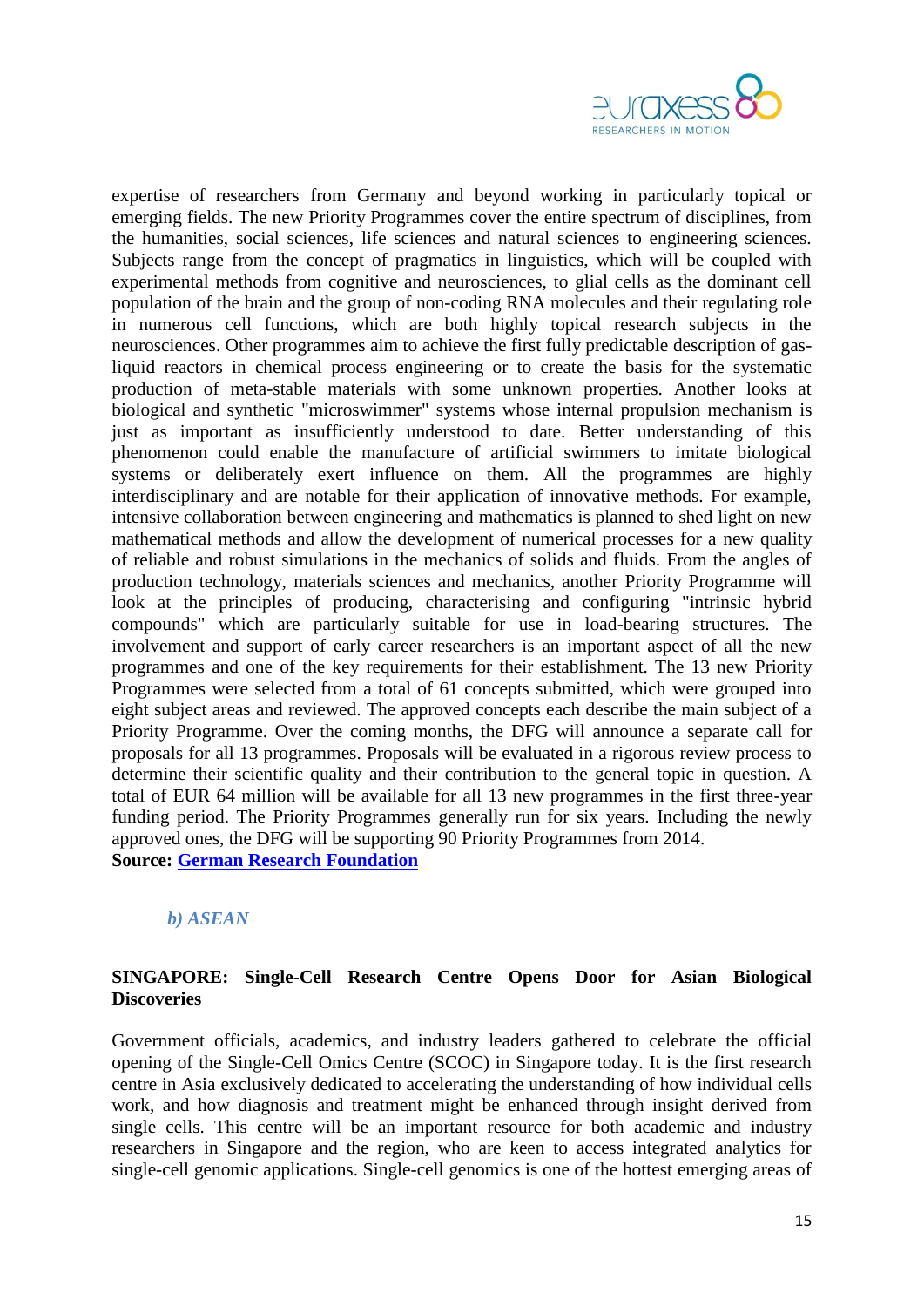

study in life sciences research. It is poised to help solve some of the most fundamental biological mysteries of our time and could lead to new ways to diagnose, treat and prevent diseases such as cancer (breast, prostate, leukemia, etc.), diabetes, memory loss, heart disease and more. For example, scientists now know that the loss of sight (macular degeneration), the biology of aging, and the spreading of infectious diseases all involve important single-cell phenomena that need to be studied. The Single-Cell Omics Centre is a collaboration between the Genome Institute of Singapore (GIS), an institute under the umbrella of the Agency for Science, Technology and Research (A\*STAR), and Fluidigm Corporation, an industry leader in single-cell genomics. Fluidigm became the first biochip company to set up shop in Singapore in 2005.

**Source: [A\\*STAR](http://www.a-star.edu.sg/Media/News/PressReleases/tabid/828/articleType/ArticleView/articleId/1802/Default.aspx)**

### <span id="page-15-0"></span>**SOUTHEAST ASIA: UK reaching out to help the region lift its quality of education**

The UK government has prioritised collaboration with Southeast Asia in the areas of capacity-building in vocational and technical education, English language education, mobility and exchanges of lecturers, professors, researchers and students, development of world-class learning and research capabilities, and technology transfer in science education and innovation. The UK has become the eighth associate member, after Australia, Canada, France, Germany, the Netherlands, New Zealand and Spain. The UK's application was approved at the 47th Seameo (Southeast Asian Ministers of Education Organization) Council Conference, attended by education ministers and high-level education officials, held in Hanoi from 19-21 March. Since 1973, associate membership of Seameo has been open to any country willing to promote cooperation among Southeast Asian nations through education, science and culture. Member countries have made financial and technical contributions and expertise to the development of education, science and culture of Southeast Asian countries, through the mandate of 21 Seameo Regional Centres.

**Source: [THE NATION](http://www.nationmultimedia.com/aec/UK-to-boost-quality-of-education-in-Se-Asia-30202681.html)**

### <span id="page-15-1"></span>**THAILAND: AIT awarded EUR 3.4 million grant by the European Union to intensify sustainable agriculture development in Thailand, Laos, Cambodia and Vietnam**

Scientists at the Asian Institute of Technology (AIT) are set to introduce a "more intelligent pathway" for cultivating rice in Thailand, Laos, Cambodia and Vietnam through sustainable agriculture development and System of Rice Intensification (SRI). In a bid to unlock sustainable solutions for managing agriculture systems in the Lower Mekong River Basin region, AIT researchers have embarked on a five-year project that aims to intensify the practice of sustainable agriculture by promoting the SRI as an entry point for innovations that could benefit millions of poor small-scale farmers. By the year 2050, the global population is projected to be 9 billion. According to the United Nations, feeding such a large number, along with tackling climate change and maintaining productive land and sufficient water resources, will require dramatic improvements for managing the world's agricultural systems. Facing these challenges, AIT in Thailand has been awarded a landmark EUR 3.4 million (USD 4.37 million) grant by the European Union for a project titled: "Sustaining and Enhancing the Momentum for Innovation and Learning around the System of Rice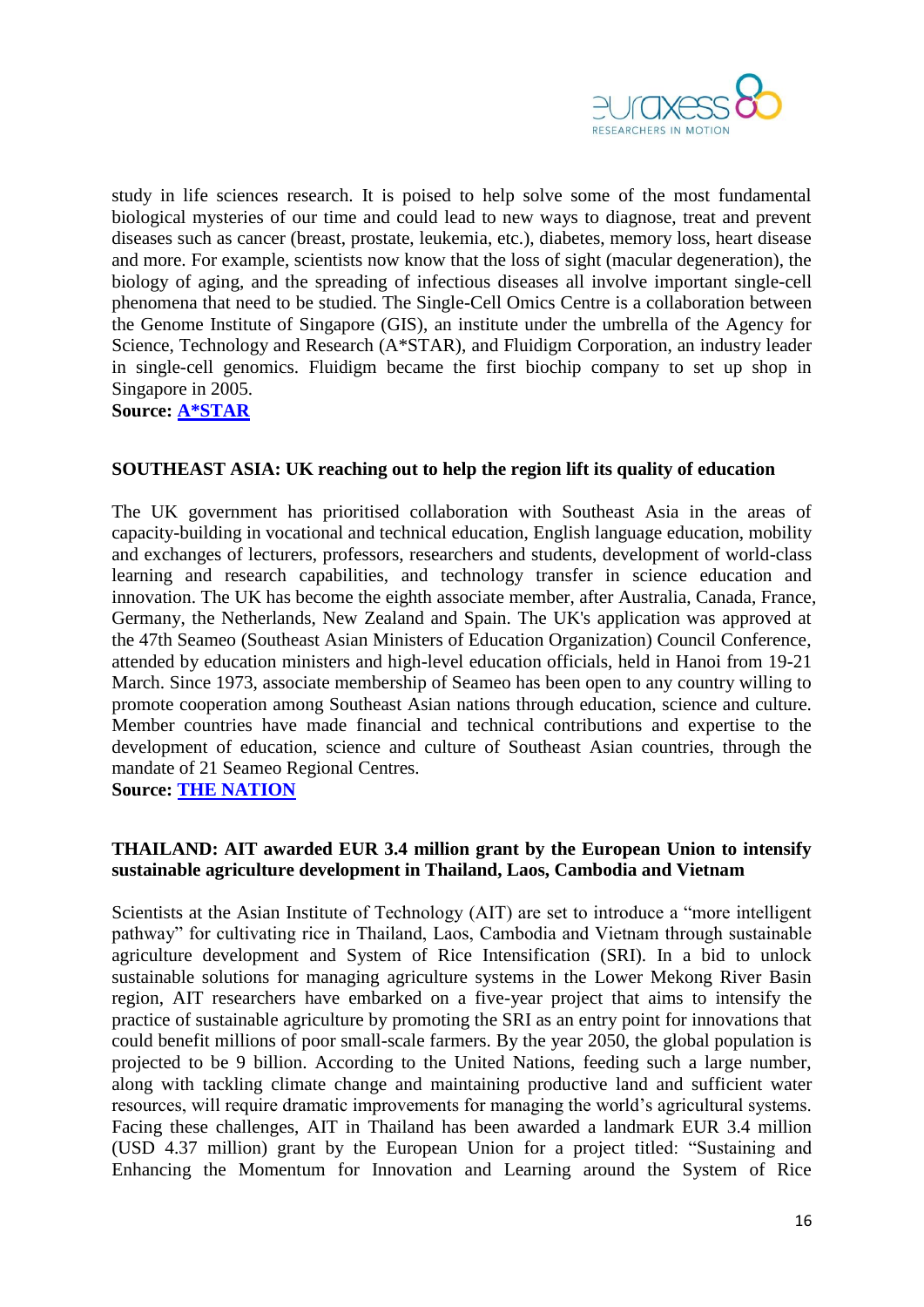

Intensification (SRI) in the Lower Mekong River Basin." The grant enabled the launch on 9 April 2013 of the Asian Centre of Innovation for Sustainable Agriculture Intensification (ACISAI) at its new home situated on the ground floor of the AIT Administration Building. **Source: [AIT](http://www.ait.ac.th/news-and-events/2013/news/ait-awarded-euros-3-4-million-us-4-37-million-grant-by-the-european-union-to-intensify-sustainable-agriculture-development-in-thailand-laos-cambodia-and-vietnam/)**

#### <span id="page-16-0"></span>**SINGAPORE: NTU's new therapy device enables stroke victims to recover further**

Scientists from Nanyang Technological University (NTU) have developed a new stroke rehabilitation device which greatly improves recovery in stroke patients. Thanks to this invention, stroke patients who had undergone conventional rehabilitation for a year or more and had hit a plateau in their recovery, managed to make significant progress in their ability to carry out everyday tasks. Some of these long-term stroke sufferers have recovered up to 70 per cent of motor function clinical scores in just a month during the trial. The new stroke therapy system, known as Synergistic Physio-Neuro Platform (SynPhNe), is currently undergoing clinical investigations and more feasibility trials at local hospitals. In use for 150 therapy hours, it has not had any side effects so far. Patients who tried SynPhNe also said they experienced little fatigue while using this easy-to-use system. Developed by Dr John Heng, a senior research fellow at NTU's School of Mechanical and Aerospace Engineering and his PhD student, Mr Banerji Subhasis, this system gives hope to frustrated patients who want to see more progress after completing conventional rehabilitation therapies. SynPhNe consists of patented computer software connected to a specially designed headset with neural sensors and a sensor arm glove. The device is designed to be worn easily by stroke patients who usually have control of only one arm. These sensors provide feedback on the stress, attention, and relaxation levels of the mind and which muscles are being activated or inhibited by the patient. The software contains instructional videos for limb movements which the patient can mimic to improve his/her performance of various tasks. **Source: [NTU](http://media.ntu.edu.sg/NewsReleases/Pages/newsdetail.aspx?news=7fa9742d-ba99-46bd-a3be-4e4d9b93a5a1)**

#### <span id="page-16-1"></span>**SINGAPORE: New plastic film is the future of 3D on-the-go**

Temasek Polytechnic (TP) and A\*STAR's Institute of Materials Research and Engineering's (IMRE) new nano-engineered screen protector turns the ordinary screens of handheld devices into 3D displays. They will be marketed by start-up, Nanoveu Pte Ltd. The unique plastic film can also potentially be used as next generation security tokens employed by banks and corporations. Thanks to a simple plastic filter, mobile device users can now view unprecedented, distortion-free, brilliant 3D content with the naked eye. This latest innovation from TP and IMRE is the first ever glass-free 3D accessory that can display content in both portrait and landscape mode, and measures less than 0.1 mm in thickness. "The filter is essentially a piece of plastic film with about half a million perfectly shaped lenses engineered onto its surface using IMRE's proprietary nanoimprinting technology," said Dr Jaslyn Law, the IMRE scientist who worked with TP on the nanoimprinting R&D since 2010 to enhance the film's smoothness, clarity and transparency compared to other films in the market. To complement the filter, the team developed applications for two software platforms, Apple iOS and Android, which allow users to play 3D content through its filter, in both landscape and portrait formats. The applications also allow 2D pictures taken using mobile devices to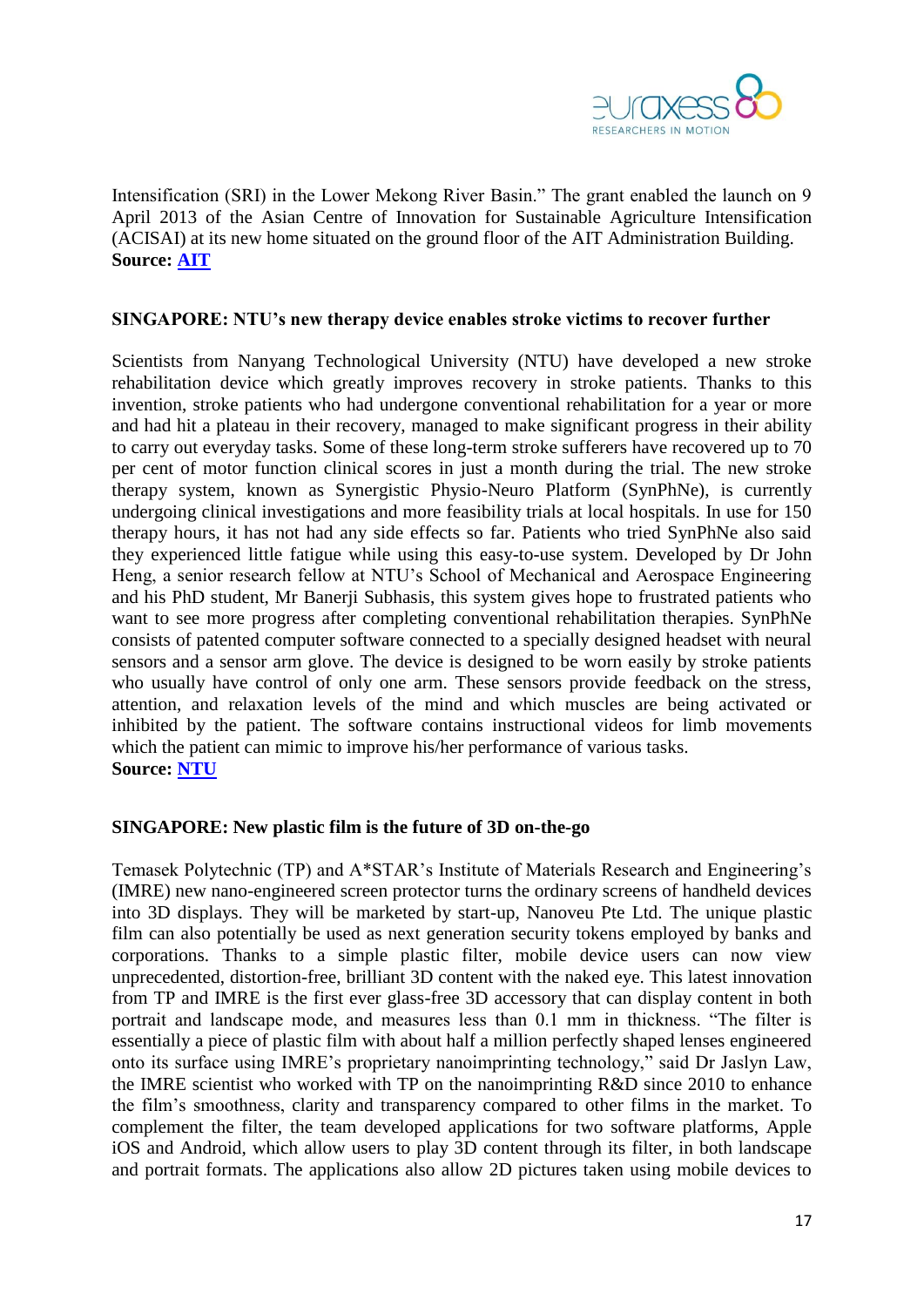

be converted into 3D. The team will be releasing a software development kit that enables game developers to convert their existing games into 3D versions. **Source: [A\\*STAR](http://www.a-star.edu.sg/Media/News/PressReleases/tabid/828/articleType/ArticleView/articleId/1795/Default.aspx)**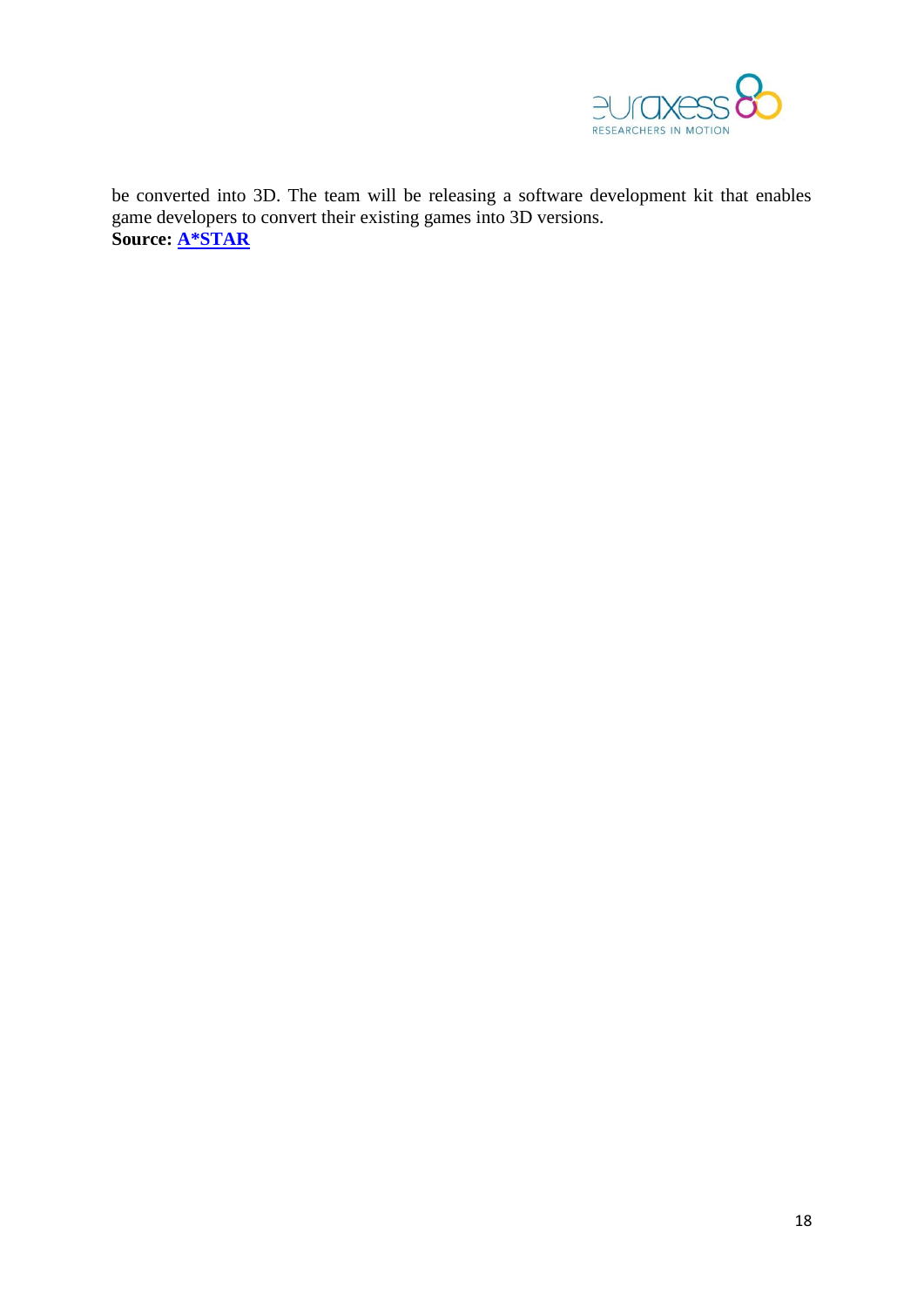

## <span id="page-18-0"></span>**4. FELLOWSHIPS & GRANTS**

#### <span id="page-18-1"></span>**International Cooperation opportunities in FP7 for ASEAN countries**

DG Research and Innovation has published tailored presentations for various world regions, highlighting the key areas of FP7 with a focus on international cooperation and specific opportunities for ASEAN countries.

Further information can be found here: [DG Research & Innovation: International Cooperation](http://ec.europa.eu/research/iscp/index.cfm?lg=en&pg=infoday-2012) [ASEAN](http://ec.europa.eu/research/iscp/pdf/fp7_infoday_2012/asean_wp_2013.pdf#view=fit&pagemode=none)

#### <span id="page-18-2"></span>**Update on European Research Council (ERC) Calls for proposals (2014)**

As the EU's Seventh Research Framework Programme (FP7) will finish at the end of this year, the main ERC calls for proposals within FP7 are now closed. The next ERC calls will be made under the future programme, "Horizon 2020", that will take over from FP7 for 2014 to 2020. However, "Horizon 2020" has not yet been adopted. As is normally the case during the transition from one framework programme to another, the schedule for the next ERC calls (and ERC Work Programme) is very likely to differ from previous years. **The provisional schedule for the new calls (ERC Work Programme 2014) could be published in late 2013; however, this is on a purely indicative basis.**

#### <span id="page-18-3"></span>**Open calls in the 7th Framework Programme (FP7)**

Below is a list of all currently open calls in each strand of FP7. The work programmes for 2013 can be found here: **[CORDIS](http://cordis.europa.eu/fp7/wp-2013_en.html)**

You can also find a good overview of upcoming calls at EURESEARCH, the platform on European research by the Swiss National Science Foundation (SNSF).

#### **COOPERATION**

6 open calls remain in the Cooperation strand of FP7.

- Transport (including Aeronautics) **1** open call
- Joint Technology Initiatives (Annex IV-SP1) **5** open calls

Forthcoming calls in the Cooperation strand of FP7:

| <b>Call Identifier</b>       | <b>Call Title</b>      | <b>Foreseen Date of Publication</b> |  |
|------------------------------|------------------------|-------------------------------------|--|
| $SP1-JTI-CS-2013-03$         | Clean Sky JTI 2013-03  | 2013-07-09                          |  |
| $FPT-2013-ICT-FI$            | <b>Future Internet</b> | $2013 - 05 - 16$                    |  |
| <b>E J Le Je COOPENITION</b> |                        |                                     |  |

**Further Information: [COOPERATION](http://ec.europa.eu/research/participants/portal/page/cooperation)**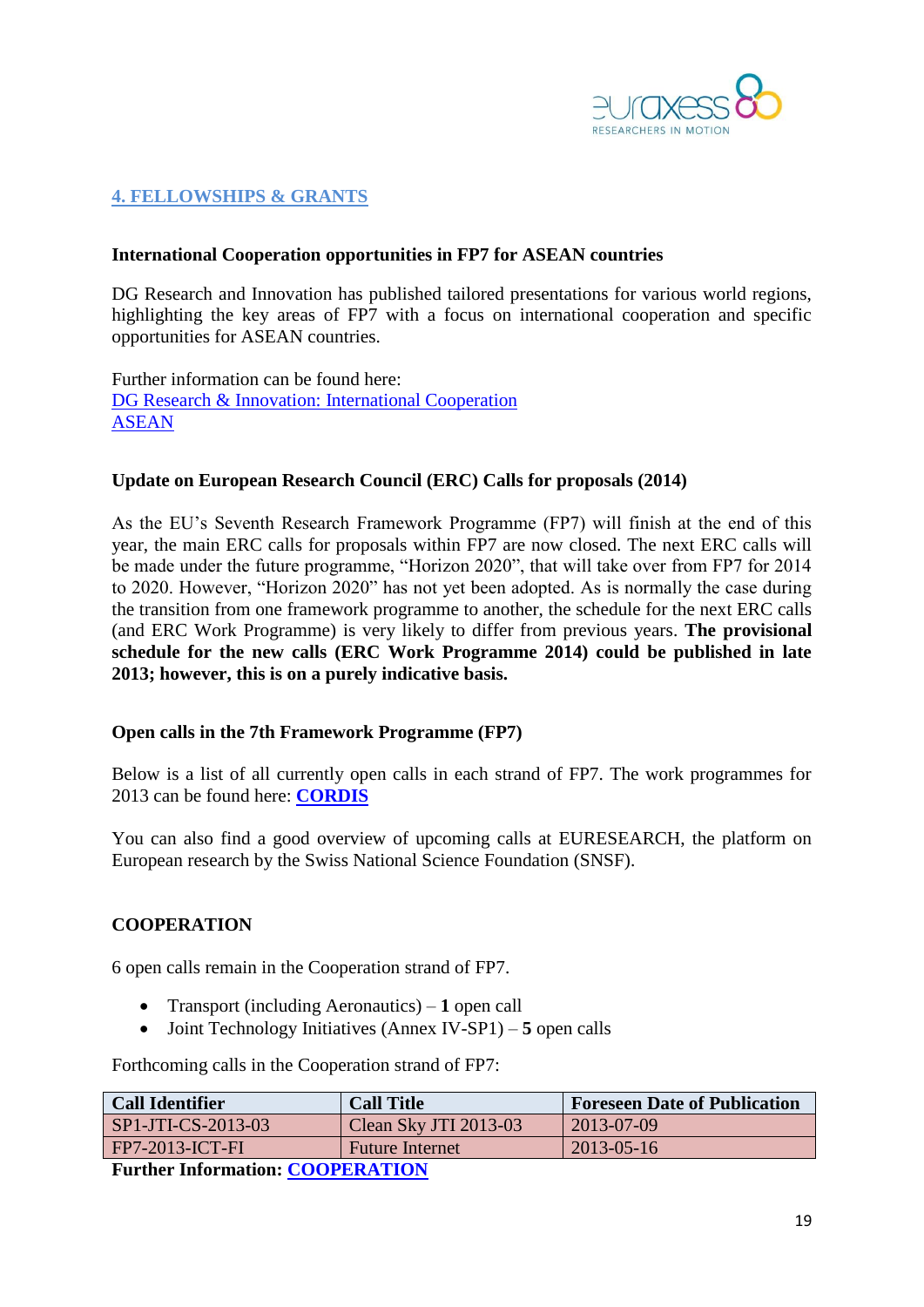

# **IDEAS**

1 open call remains in the Ideas strand of FP7.

| <b>Call Identifier</b> | <b>Call Title</b>                                                          | <b>Publication</b> | <b>Deadline</b>  |
|------------------------|----------------------------------------------------------------------------|--------------------|------------------|
| <b>ERC-2013-PoC</b>    | Calls for proposals 2013-01-10<br>for ERC Proof of<br><b>Concept Grant</b> |                    | $2013 - 10 - 03$ |

**Further information: [IDEAS](http://ec.europa.eu/research/participants/portal/appmanager/participants/portal?_nfpb=true&_windowLabel=portletInstance_60&portletInstance_60_actionOverride=%2Fportlets%2Fcall%2Ffp7CallMenu%2Fgo2Ideas&_pageLabel=call_FP7#wlp_portletInstance_60)**

For more general **information for non-European researchers** in the ERC's grants: <http://erc.europa.eu/non-european-researchers>

# **PEOPLE**

4 open calls remain in the People strand of FP7.

| <b>Call Identifier</b>  | <b>Call Title</b>                                                                | <b>Publication</b> | Cut-off<br>dates | <b>Deadline</b> |
|-------------------------|----------------------------------------------------------------------------------|--------------------|------------------|-----------------|
| FP7-PEOPLE-<br>2013-CIG | <b>Marie Curie Career</b><br><b>Integration Grants</b>                           | 2012-10-18         | 2013-03-07       | 2013-09-18      |
|                         | (CIG)                                                                            |                    |                  |                 |
| FP7-PEOPLE-<br>2013-IOF | Marie Curie<br>International<br>Outgoing                                         | 2013-03-14         |                  | 2013-08-14      |
|                         | Fellowships for<br>Career<br>Development                                         |                    |                  |                 |
| FP7-PEOPLE-<br>2013-IIF | Marie Curie<br>International<br>Incoming<br>Fellowships (IIF)                    | 2013-03-14         |                  | 2013-08-14      |
| FP7-PEOPLE-<br>2013-IEF | Marie Curie Intra-<br>European<br>Fellowships for<br>Career<br>Development (IEF) | 2013-03-14         |                  | 2013-08-14      |

**Further information: [PEOPLE](http://ec.europa.eu/research/participants/portal/appmanager/participants/portal?_nfpb=true&_windowLabel=portletInstance_60&portletInstance_60_actionOverride=/portlets/call/fp7CallMenu/go2People&_pageLabel=call_FP7#wlp_portletInstance_60)**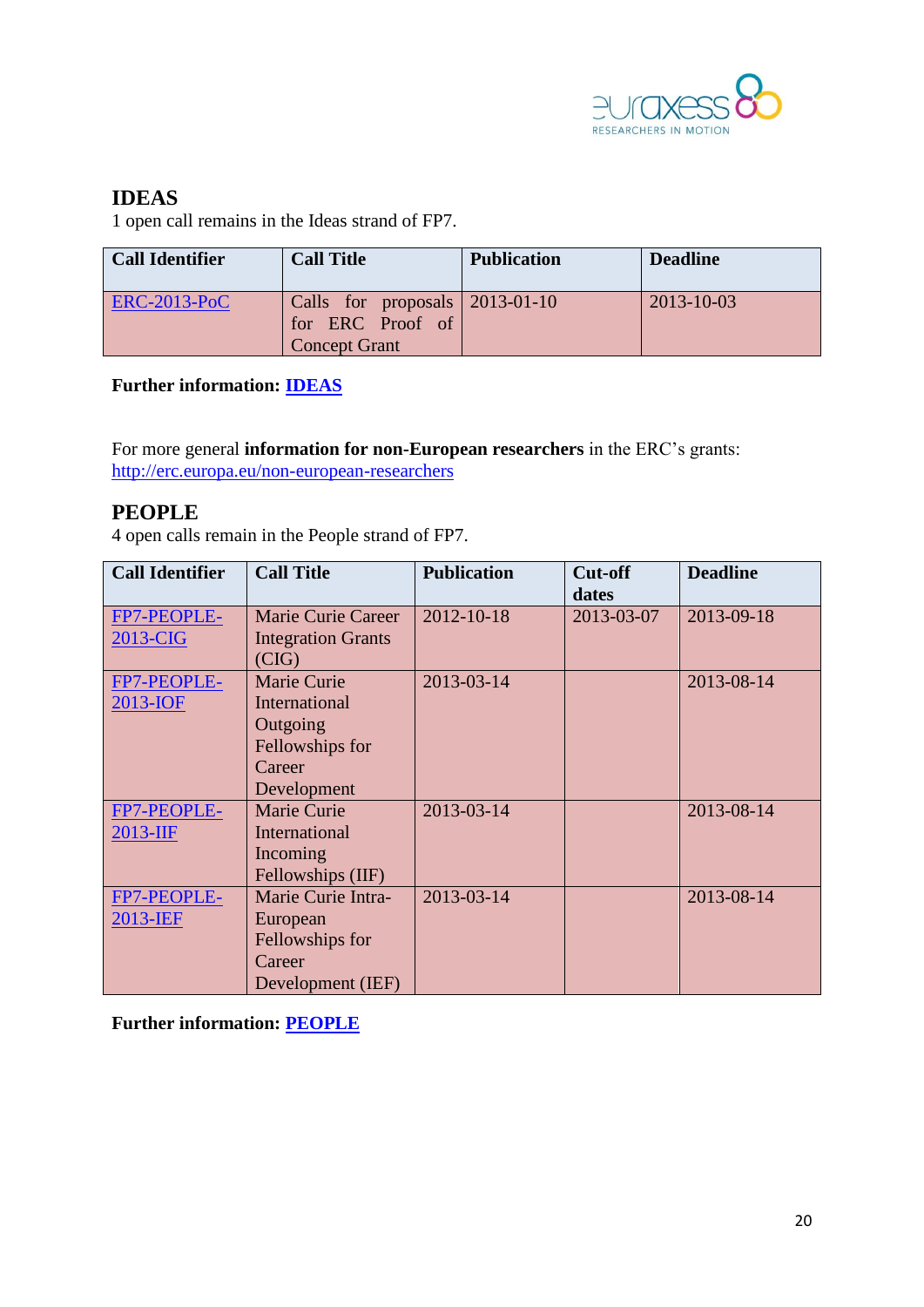

# **CAPACITIES**

2 open calls remain in the Capacities strand of FP7.

| <b>Call Identifier</b>                  | <b>Call Title</b>                     | <b>Publication</b> | <b>Deadline</b> |
|-----------------------------------------|---------------------------------------|--------------------|-----------------|
| <b>FP7-ERAChairs-</b><br>PilotCall-2013 | <b>ERA Chairs Pilot</b><br>Call       | $2012 - 12 - 18$   | 2013-05-30      |
| FP7-CDRP-Women-<br>Innovators           | EU Prize for Women<br>Innovators 2014 | $2012 - 07 - 10$   | 2013-10-15      |

### **Further information: [CAPACITIES](http://ec.europa.eu/research/participants/portal/appmanager/participants/portal?_nfpb=true&_windowLabel=portletInstance_60&portletInstance_60_actionOverride=/portlets/call/fp7CallMenu/go2Capacities&_pageLabel=call_FP7#wlp_portletInstance_60)**

### <span id="page-20-0"></span>**SWEDEN: General Call for Applications 2013 now open**

- The 2013 general call for applications is now open. Closing dates for applications vary between subject areas and calls for application.
- Humanities and Social Sciences, Educational Sciences and Infrastructure and Artistic Research – latest 6 May 2013
- Medicine and Health earliest 4 April 2013, latest 6 May 2013
- Natural and Engineering Sciences earliest 11 April 2013, latest 6 May 2013

### **Further information: [Swedish Research Council](http://www.vr.se/inenglish/researchfunding/ourgrants2013.4.44482f6612355bb5ee780002186.html)**

### <span id="page-20-1"></span>**GERMANY: Humboldt Fellowships**

The German Humboldt Foundation offers a number of fellowships and awards for researchers at different stages in their careers. Applications for the following programmes can be made at any time.

Humboldt Research Fellowship for Postdoctoral Researchers

The fellowship is open to researchers from abroad with above average qualifications who are at the beginning of their academic career and who have completed their doctorate in the last four years. A Humboldt Research Fellowship for postdoctoral researchers allows for carrying out a long-term research project (6-24 months) that is selected by the fellows in cooperation with an academic host at a research institution in Germany.

**Further information: [Humboldt Fellowships for Postdocs](http://www.humboldt-foundation.de/web/humboldt-fellowship-postdoc.html)**

Humboldt Research Fellowship for Experienced Researchers

For researchers from abroad with above average qualifications who completed their doctorate less than twelve years ago and work at least at the level of Assistant Professor or Junior Research Group Leader or have a record of several years of independent academic work. A Humboldt Research Fellowship for experienced researchers allows for carrying out a longterm research project (6-18 months) that is selected by the fellow in cooperation with an academic host at a research institution in Germany.

**Further information: [Humboldt Fellowship for Experienced Researchers](http://www.humboldt-foundation.de/web/humboldt-fellowship-experienced.html)**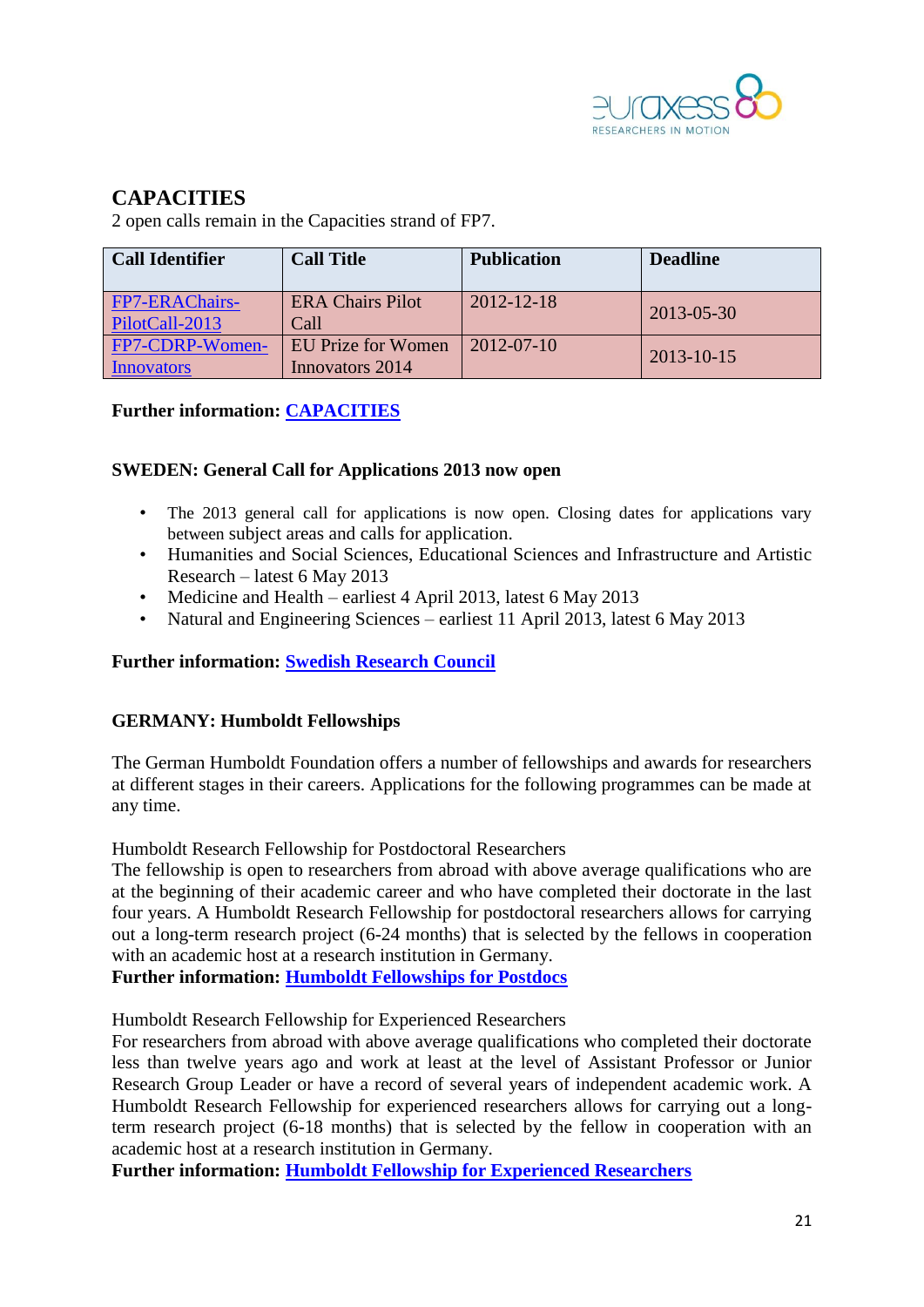

Georg Forster Research Fellowship for Postdoctoral Researchers

Open to researchers from developing countries with above average qualifications who are at the beginning of their academic career and who have completed their doctorate in the last four years. A Georg Forster Research Fellowship for postdoctoral researchers allows for carrying out a long-term research project (6−24 months) selected by the fellow in cooperation with an academic host at a research institution in Germany.

**Further information: [Georg Forster Research Fellowship for Postdoctoral Researchers](http://www.humboldt-foundation.de/web/pub_progsearch.main?p_lang=en&p_forschungsaufenthalt_id=&p_karrierestufe_id=1&p_promotions_jahr=2012&p_nation=INO&p_button_search=Search)**

#### <span id="page-21-0"></span>**AUSTRIA: Institute of Science and Technology, ISTFELLOW**

IST Austria in Vienna has set up a programme for exceptional postdoctoral researchers partially funded by the European Union, ISTFELLOW. The programme will fund 40 fellows for a period of two years each. ISTFELLOW is open to qualified applicants from all over the world who are interested in spending the postdoctoral stage of their scientific research career at IST Austria. As the research portfolio of the Institute continues to branch out into other areas in the coming years, including physics, chemistry, and mathematics, so will the ISTFELLOW programme. ISTFELLOW will give preference to scientists who have a strong interest in cross-disciplinary approaches. Applications will be accepted at any time, but fellows will be selected twice a year in October and April. The deadlines for each selection are the 15th of September and March. Applicants must have the support of one or more members of the IST Austria faculty who will host them in their research group.

#### **Application deadline: 15 September 2013 Further information: [ISTFELLOW](http://ist.ac.at/istfellow)**

#### <span id="page-21-1"></span>**EMBO funding for Courses & Workshops**

Biannual selection by a committee of members of the European Molecular Biology Organization (EMBO) ensures the consistent high quality and novelty of EMBO-funded courses, workshops and conferences. The commitment of the scientific organizers guarantees the long-term success of the programme to inform and train researchers at all career stages. With over 80 meetings attracting more than 8,000 participants every year, EMBO offers the largest number of scientific training events in Europe. Funding is available for conference series, workshops, practical courses and symposia as well as plenary lectures. EMBO assists organizers with websites, posters and registration.

#### **Further information: [EMBO Courses & Workshops](http://www.embo.org/funding-awards/courses-workshops)**

#### <span id="page-21-2"></span>**TWAS Postgraduate Research Fellowship for Developing Countries Students**

Each year, the TWAS Fellowship Programmes, which operate under agreements with governments and national organizations in developing countries, offer a number of fellowships to young scientists from developing countries to carry out postgraduate research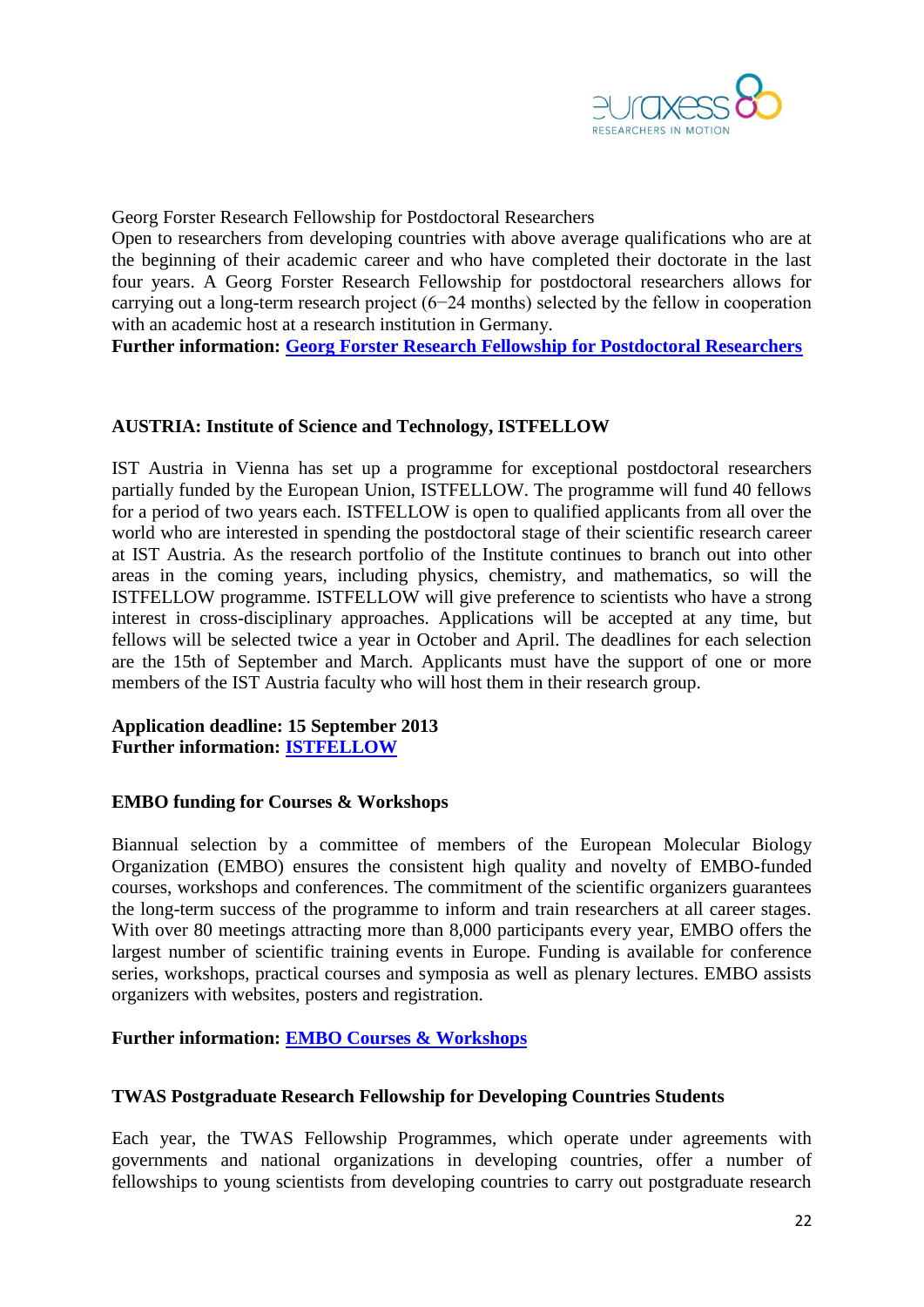

in developing countries other than their own. Currently, there are eleven fellowship programmes for postgraduate research, implemented in collaboration with the partner organizations. Deadlines vary according to the country.

#### **Further information: TWAS - [Third World Academy of Sciences](http://twas.ictp.it/)**

### <span id="page-22-0"></span>**DENMARK: Danish Council for Independent Research (DFF)**

The Danish Council for Independent Research announced a number of programmes for researchers.

Strategic Research in Transport and Infrastructure

The Danish Council for Strategic Research (DCSR) and The Energy Technology Development and Demonstration Programme (EDDP) offer a total of DKK 25 million to a special effort with the aim to support research, development and demonstration within energy efficient transport. All Danish and foreign citizens can apply. However, it is required that the supported research activities promote and strengthen Danish research.

#### **Deadline for application: 14 June 2013**

**Further information: [Strategic Research in Transport and Infrastructure](http://fivu.dk/en/research-and-innovation/funding-programmes-for-research-and-innovation/find-danish-funding-programmes/dsf-strategic-research-in-transport-and-infrastructure)**

The Danish Council for Independent Research Spring 2013

The Council's aim is to promote and strengthen Danish research, understood in a broad sense. Therefore, there are no requirements as to applicants' citizenship, the location of research institutions or the specific venue for carrying out the research activities applied for. But in all cases, a general assessment criterion will be the extent to which the project applied for will benefit Danish research. The Council sees diversity as a resource, and encourages all candidates – regardless of their gender, faith, religion or ethnic origin – to apply. The purpose of DFF-Individual postdoctoral grants is to maintain and develop the research competencies of researchers who are in the beginning of their research careers. The aim is to enable the grant recipient to consolidate his or her individual research profile through the project, and develop his or her scientific network. In its assessment of applications, it is important to the Council that a DFF-Individual postdoctoral grant will contribute  $-$  to the widest possible extent – to promoting the national and international mobility among research environments and, where relevant, between research environments and the business community. The grants are awarded to researchers who in an independent manner carry out specific research projects at research institutions in Denmark or abroad. For applications submitted to The Danish Research Council/Natural Sciences (FNU), affiliation of the postdoctoral project with a research institution outside Denmark during the whole grant period is a decisive criterion in relation to DFF-Individual postdoctoral grants. For foreign postdocs who apply for support to carry out research projects in Denmark, it is DFF's expectation that they will bring considerable new expertise to the Danish host environment.

**Deadline for application for natural sciences: 6 May 2013**

**Deadline for application for medical sciences: 24 April 2013**

**Deadline for application for technology and production sciences: 3 May 2013**

**Further information: [The Danish Council for Independent Research Spring 2013](http://fivu.dk/en/research-and-innovation/funding-programmes-for-research-and-innovation/calls/2013/the-danish-council-for-independent-research-a2012-and-s2013)**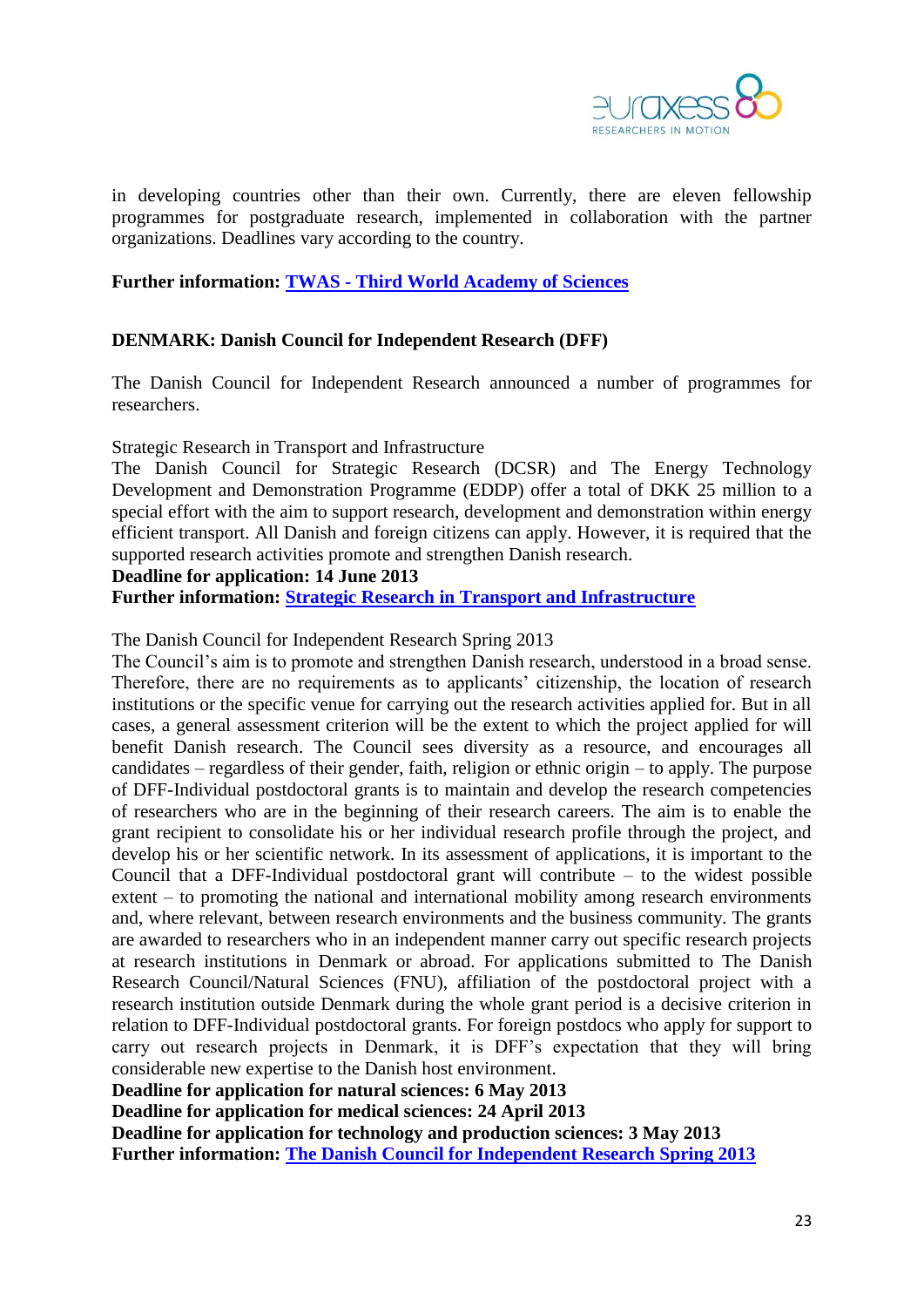

### <span id="page-23-0"></span>**5. JOBS**

#### **EURAXESS Jobs**

There are currently **10.955** research jobs and fellowship programmes (all over Europe and in all disciplines) accessible via the EURAXESS Jobs database.

### <span id="page-23-1"></span>**IRELAND – Dublin: Optical Engineer**

Dublin-based company is seeking an Optical Engineer to join its Engineering Department. This position offers an exciting opportunity for joining dynamic cross-functional project teams of highly qualified engineers and science-related staff who are working on turnkey solutions for industry.

**Deadline: 30 April 2013 Details: [IRELAND](http://ec.europa.eu/euraxess/index.cfm/jobs/jobDetails/33851507)**

#### <span id="page-23-2"></span>**UK – Queen Mary University London: PhD in Neurosciences**

PhD studentship

Experimental Medicine (Centre for Neuroscience and Trauma), Blizard Institute Barts and the London School of MedicineQueen Mary University of London

Understanding mechanisms of disease progression in multiple sclerosis: The relationship between pathological changes in the neocortex and the spinal cord Supervisor: Klaus Schmierer PhD FRCP Co-supervisor: Gavin Giovannoni PhD FRCP

**Deadline: 3 May 2013 Details: [UK](http://ec.europa.eu/euraxess/index.cfm/jobs/fgDetails/51380)**

#### <span id="page-23-3"></span>**SWEDEN: Chalmers University of Technology Gothenburg – Postdoctoral position in Experiments and kinetic modelling of catalytic emission cleaning**

This project will be positioned at Chemical Engineering and Competence Centre for Catalysis (KCK). The objective with this project is to investigate the catalytic reactions in aftertreatment systems from vehicles. The project will contain preparing catalysts, characterize them, measure activity and selectivity. At KCK we have access to several characterization methods like micro calorimetry, FTIR, BET, XPS, TPD, TPR, XRD and UV-vis. The results obtained will be used for developing kinetic models. The project will contain both experiments and modelling.

**Deadline: 15 May 2013 Details: [SWEDEN](http://ec.europa.eu/euraxess/index.cfm/jobs/jobDetails/33857653)**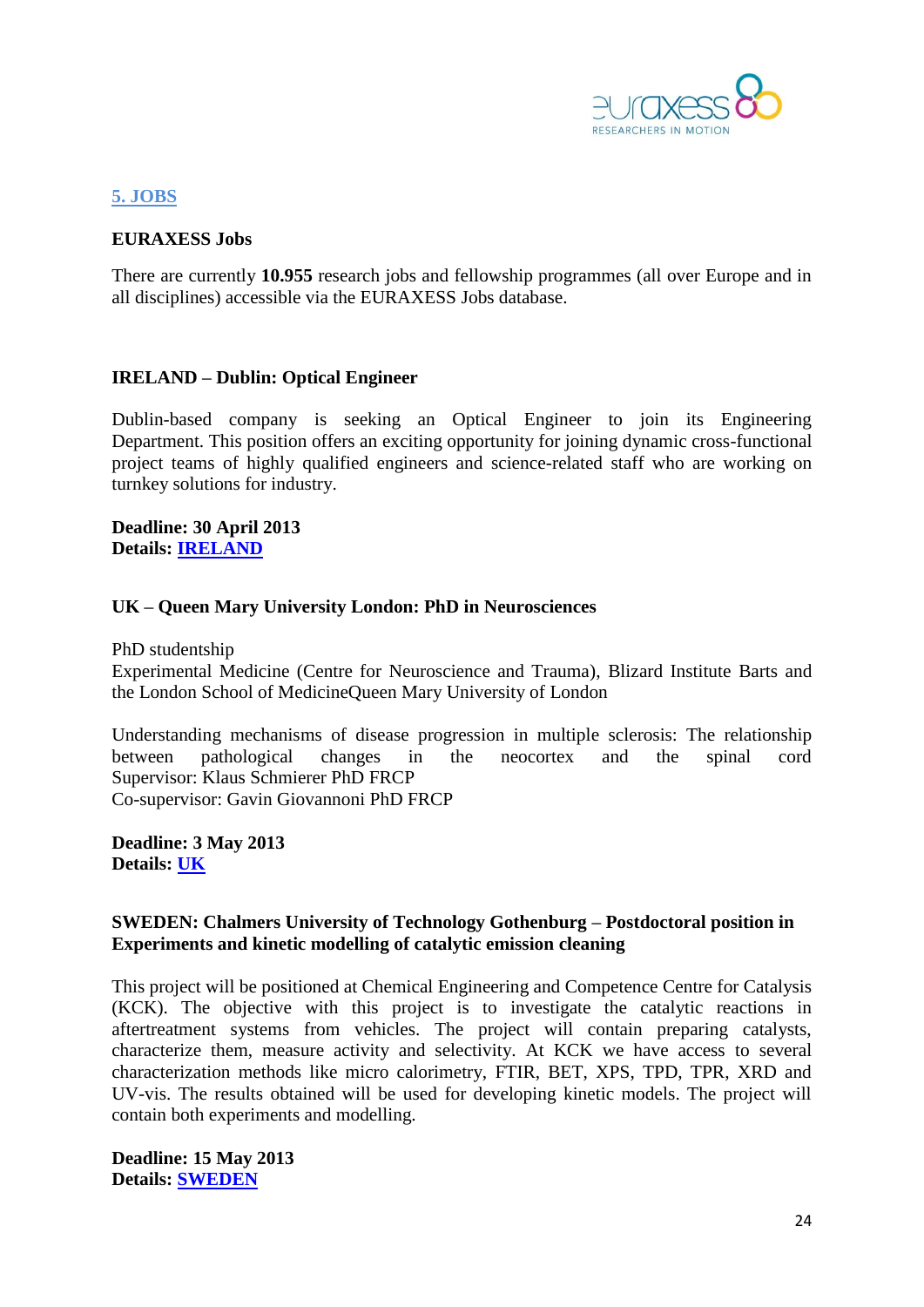

To learn more about these programmes and the application procedures, or to post your CV on the database, please visit the Jobs web site: **[JOBS](http://ec.europa.eu/euraxess/jobs)**

Click **[here](http://ec.europa.eu/euraxess/index.cfm/jobs/latestjobs)** to go directly to the **latest jobs**.

Click **[here](http://ec.europa.eu/euraxess/index.cfm/jobs/fgNationalLevel)** to access information on **fellowship and grants**: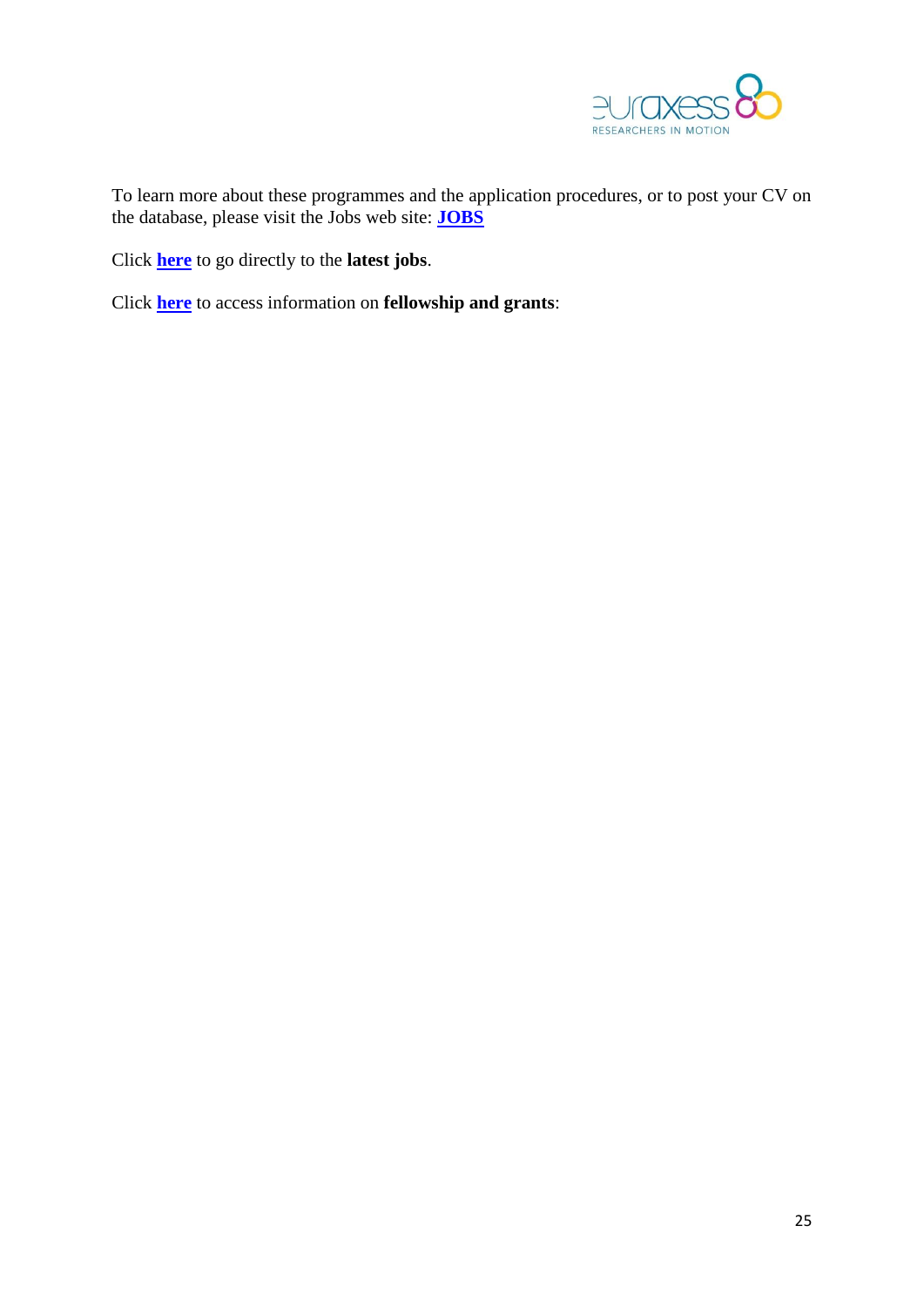

### <span id="page-25-0"></span>**6. FORTHCOMING EVENTS**

#### <span id="page-25-1"></span>**EMBO Events Calendar**

Find the latest event announcements of the European Molecular Biology Organisation at **[EMBO Events Calendar.](http://www.embo.org/events)**

#### <span id="page-25-2"></span>**Europe Day celebration at the EU Centre Singapore, 9 May 2013**

The European Union Centre in Singapore cordially invites you to a celebration of Europe Day on 9 May 2013 at their premises. This year's celebration features a quiz competition testing your knowledge of the EU, with attractive prizes to be won. A sumptuous lunch featuring European cuisines will be served. The event will be graced by the EU Ambassador to Singapore, H.E. Marc Ungeheuer.

Date: 9 May 2013, Thursday Time: 11am – 1.30pm Venue: LT 602, NTU@one-north campus, Executive Centre, 11 Slim Barracks Rise (off North Buona Vista Road), Singapore 138664

#### **Further information: [EU Centre](http://www.eucentre.sg/events.php#europeday)**

#### <span id="page-25-3"></span>**BELGIUM: SEFI Annual Conference, Leuven, 16-20 September 2013**

SEFI, the European Society for Engineering Education, will hold its Annual Conference on the theme "Engineering Education Fast Forward: 1973-2013" from 16 to 20 September at KU Leuven in Belgium. The Conference coincides with the celebration of SEFI's 40th Anniversary and about 400 participants are expected.

**The deadline for submission of papers is 15 May 2013. The early registration deadline is 30 June 2013. Further Information: [SEFI](http://www.sefi.be/)**

#### <span id="page-25-4"></span>**FRANCE: Transport Research Arena 2014, 14-17 April 2014**

Transport Research Arena (TRA) is the major conference on transport in Europe, supported by the European Commission, the Conference of European Road Directors, and the three European Technology Platforms: the European Road Transport Research Advisory Council (ERTRAC), the European Rail Research Advisory Council (ERRAC), and WATERBORNE TP. The conference topics address the main challenges in transport and mobility of people and goods, with respect to energy, environment, safety and security as well as economic issues. TRA aims to explore the most advanced research work and innovations, the latest technological and industrial developments and implementations, and innovative policies in Europe and worldwide. As a wide and open forum open to all interested parties, it is an occasion to promote and improve European competitiveness and efficiency in transportation.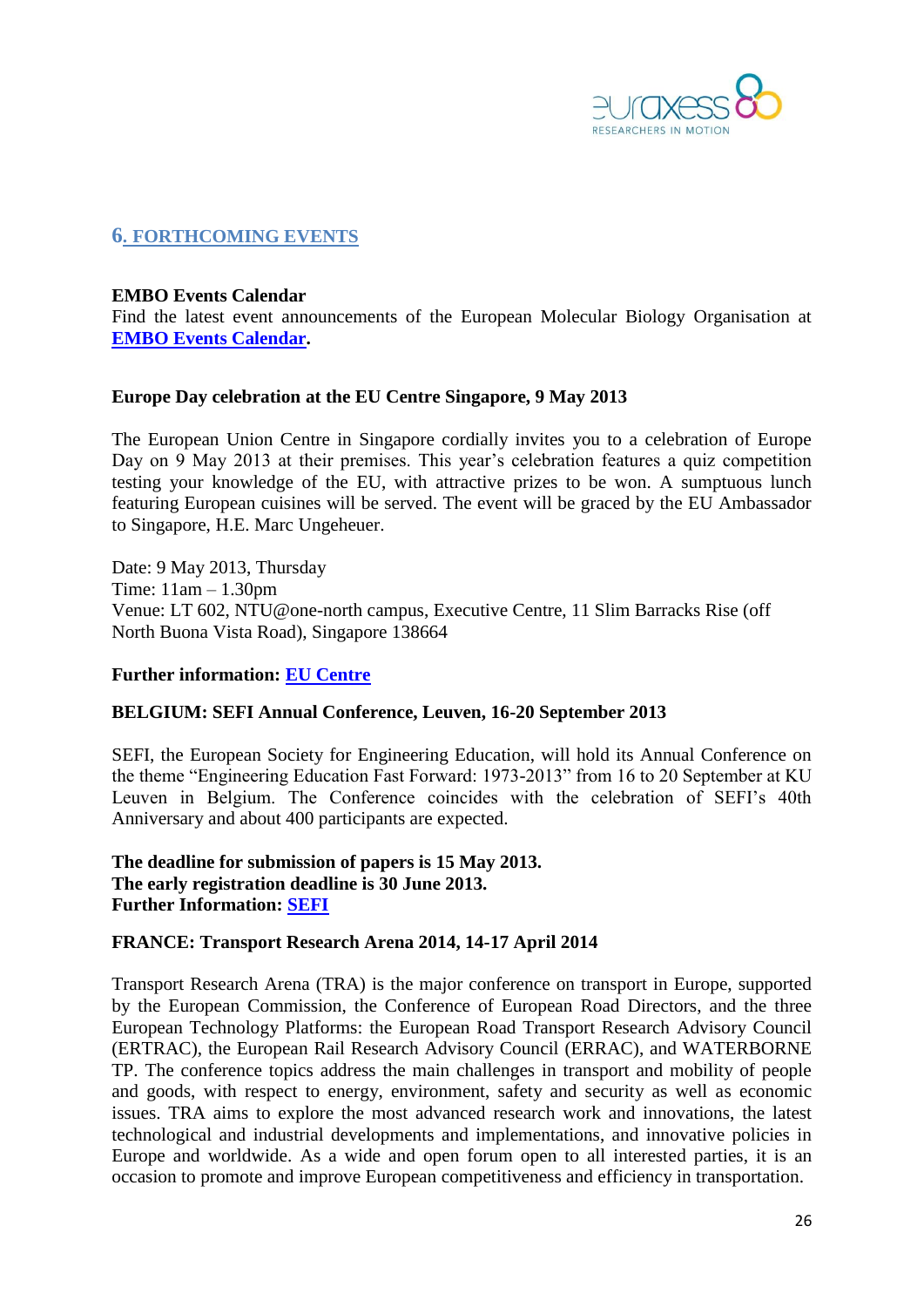

**The deadline for submissions is 30 April 2013. Further information: [TRA2014](http://tra2014.sciencesconf.org/)**

### <span id="page-26-0"></span>**SPAIN: 5th International Conference on Environmental, Industrial and Applied Research - BioMicroWorld2013, 2-4 October 2013**

The conference will bring together researchers, engineers and scientists in the fields of industrial microbiology, biotechnology, environmental sciences, agriculture, food and medical microbiology, and other related fields, to communicate current research priorities and progress in those fields, and to identify new research approaches.

### **The deadline for abstract submissions is 2 July 2013. Further information: [BioMicroWorld2013](http://www.biomicroworld2013.org/)**

#### <span id="page-26-1"></span>**DENMARK: Science for the Environment Conference, 3-4 October 2013**

Aarhus University and the Partnership for European Environmental Research (PEER) invite researchers to Aarhus University in order to take stock of and assess the scientific progress towards tackling the grand environmental challenges, as specified in the Horizon 2020 challenge: Climate action, resource efficiency and raw materials. The main purpose of the conference is to identify knowledge gaps and future research needs within this challenge in Horizon 2020, and to deliver the collected advice of the conference to the European Commission.

**The deadline for abstracts is 1 May 2013. Further information: [DCE-Conference](http://dce-conference.au.dk/)**

#### <span id="page-26-2"></span>**SWITZERLAND: [Swiss-Singapore Workshop on Microfluidics, 22 May 2013](http://www.csem.ch/site/card.asp?nav=2572&sub=6082&title=Events)**

CSEM, Creapole and i-NET in cooperation with swissnex Singapore join forces to organize a one-day Swiss Singapore workshop on microfluidics. This workshop follows similar successful events of previous years which took place in Singapore and which were organized by swissnex Singapore and the Singapore Institute of Manufacturing Technology (SIMTech). Delegates from Singapore and Switzerland, including some prominent industry leaders, will join the workshop and provide critical technological insights and the latest updates on the global microfluidics industry, as well as the current development in microfluidic applications.

**Registration deadline: 15 May 2013 Further information: [SWISSNEX Singapore](http://www.swissnexsingapore.org/index.php/component/k2/item/349-swiss-singapore-workshop-on-microfluidics)**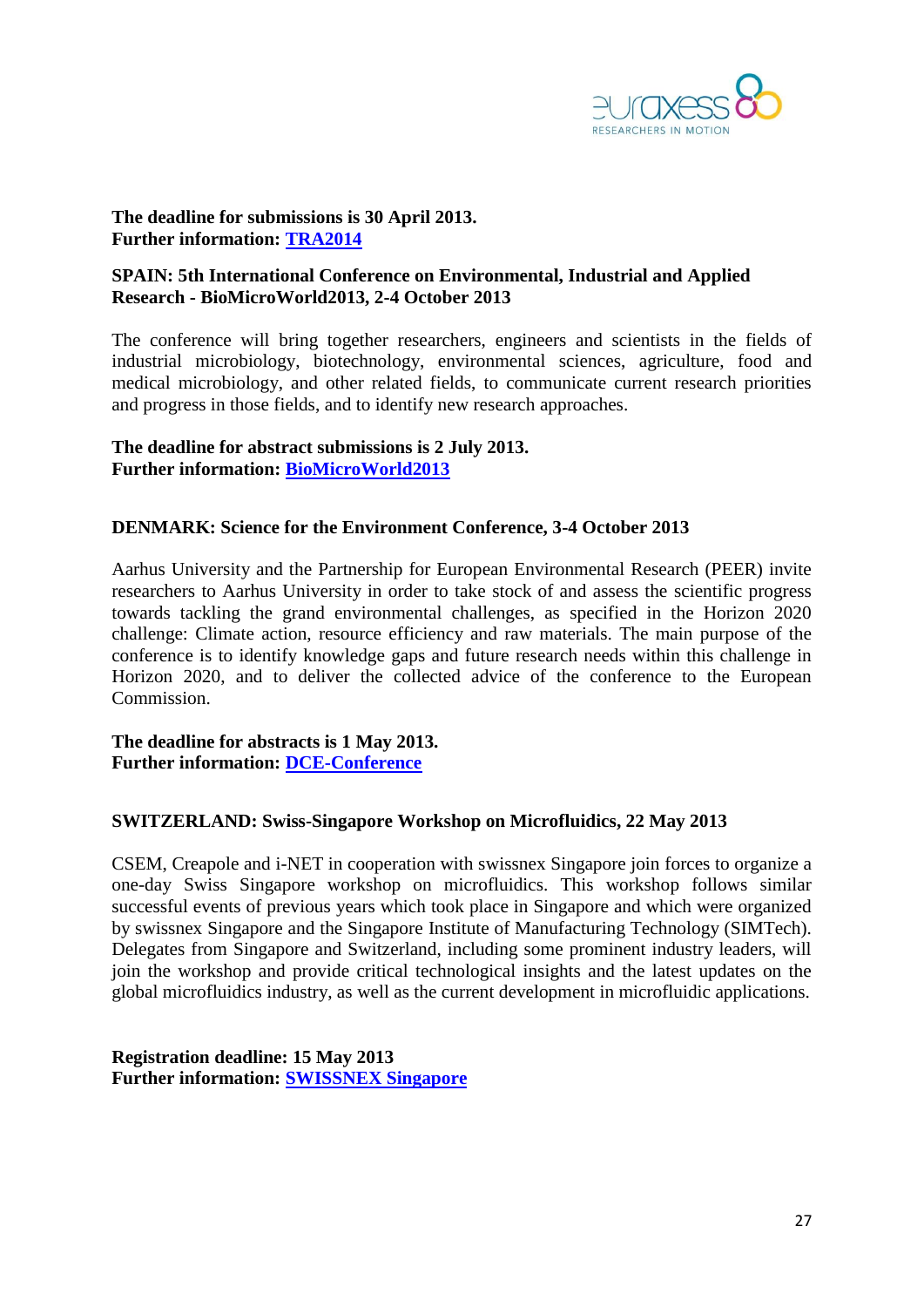

#### <span id="page-27-0"></span>**SINGAPORE: French-Singaporean Workshop on Formal Methods and Applications**

The 1st French Singaporean Workshop in Formal Methods and Applications [\(FSFMA\)](http://www.comp.nus.edu.sg/~pat/fsfma2013/index.html) will take place on 15-16 July 2013, at Singapore University of Technology and Design [\(SUTD\)](http://www.sutd.edu.sg/) as a satellite of the 18th International Conference on Engineering of Complex Computer Systems [\(ICECCS 2013\).](http://www.comp.nus.edu.sg/~pat/iceccs2013/) Co-chaired by Assistant Professor Jun Sun, SUTD and Dr Christine Choppy, Université Paris 13, Sorbonne Paris Cité, France (LIPN, UMR 7030), this workshop aims at sharing research interests and launching collaborations in the area of formal methods and their applications. The scientific subject of the workshop covers (but does not limit to) areas such as formal specification, model checking, verification, program analysis/transformation, software engineering, and applications in major areas of computer science, including aeronautics and aerospace. The workshop will bring together researchers and industry R&D experts from all countries together to exchange their knowledge, discuss their research findings, and explore potential collaborations. Round tables will focus on French-Singaporean funding and cooperation opportunities.

#### **Further information: [Embassy of France in](http://www.ambafrance-sg.org/French-Singaporean-Workshop-on,2916) Singapore**

### <span id="page-27-1"></span>**SINGAPORE: Centre of Excellence for National Security (CENS), Call for Papers – Researching Social Resilience (5-6 August 2013, Singapore)**

This 2-day conference will address issues of eliciting policy applications and evaluating policy outcomes from academic research on social cohesion and social resilience. The audience for this conference will include local academics and policy-makers. CENS invites paper submissions that address the following questions: What are the best practices and tools in the field – qualitative and/or quantitative – that both academics and policy-makers can use to understand and explain social cohesion and resilience? How does one measure and evaluate the efficacy of policies designed to cultivate social cohesion and resilience? What can be done to close the gaps between academic research outputs and policy outcomes?

Submissions (in English only) are invited from all disciplines relevant to the theme of the conference. Please send abstracts of approximately 300-350 words in electronic form to Nadica Pavlovska [\(isnadica@ntu.edu.sg\)](mailto:isnadica@ntu.edu.sg). All proposals should include name, contact information, institutional affiliation and a short biography of not more than 400 words.

Travel grants may be available for overseas participants.

<span id="page-27-2"></span>**Deadline:** Submission of abstracts by **14 May 2013 For more information: [CENS](http://www.rsis.edu.sg/cens/events/SRW/2013/Call_for_Papers.html)**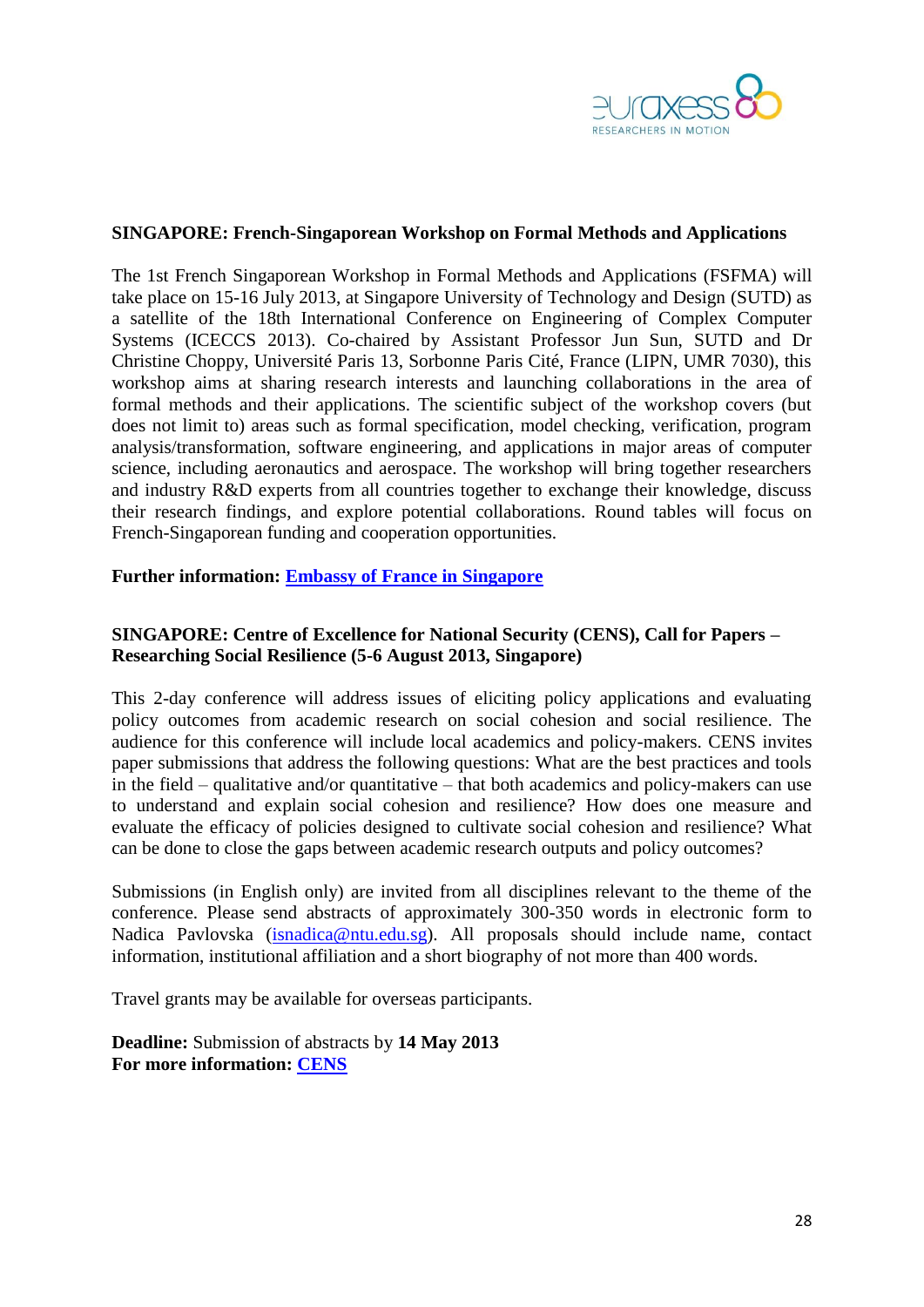

### **BELGIUM: ACES Conference and Awards, 4 June 2013**

The Academic Enterprise Awards (ACES), now in their fifth year, are the only pan-European awards for enterprise in university and public research institutes. They give public recognition to those researchers, engineers, professors, students and government officials in Europe who have done the most to foster a culture of enterprise on campus. This can be through taking the risk of launching a spin-out company, developing a discovery into a marketable innovation, or promoting policies that create a receptive environment for entrepreneurship on campus. They draw nominations from all sectors, disciplines and countries in Europe, and are judged by the Science|Business Innovation Board, a leadership panel co-founded by Science|Business, business schools INSEAD and ESADE, in association with Microsoft and BP.

In 2013, nominated spin-outs compete for the four following awards:

- Life Sciences Award For spin-outs based on research in pharmaceuticals, biotechnology, medical devices, diagnostics and other life sciences sectors.
- Materials & Chemicals Award For spin-outs based on research in new materials, chemicals or engineering sectors.
- Energy & Environment Award For spin-outs based on research in energy, climate and environment technologies.
- ICT Award For spin-outs based on research in computer, telecommunications, online hardware, software, services and sectoral application of ICT (e.g. e-health)

The 5th edition of the Academic Enterprise Awards will be celebrated in a conference hosted by Vice-President of the European Parliament Alexander Alvaro on 4 June 2013.

#### **Further details: [Science|Business](http://www.sciencebusiness.net/aces/About.aspx)**

### <span id="page-28-0"></span>**ESTONIA: 10th International Conference on Wearable Micro and Nano Technologies for Personalized Health (pHealth 2013), 26-28 June 2013**

The pHealth conference has emerged as the leading international meeting on wearable micro and nano technologies for personalised medicine. Starting in 2004, pHealth has attracted scientists for various technologies, medical doctors, policy-makers from the healthcare industry, hospital administration and allied professionals. pHealth has given visibility to the tremendous potential of micro and nano technologies not only for the future of medicine, but also for the improvement of healthcare processes today. Microsystems, smart textiles, telemedicine, smart implants and sensor-controlled medical devices have become important enablers for monitoring and treatment in both inpatient and outpatient care. This is, however, just the beginning of revolutionary changes and significant opportunities for patients, companies and the healthcare industry. The multilateral benefits of pHealth technologies for all three stake-holders lead to a triple win situation with enormous potential, not only for medical quality improvement and industrial competitiveness, but also for managing healthcare cost.

#### **Further information: [pHealth2013](http://www.phealth2013.eu/)**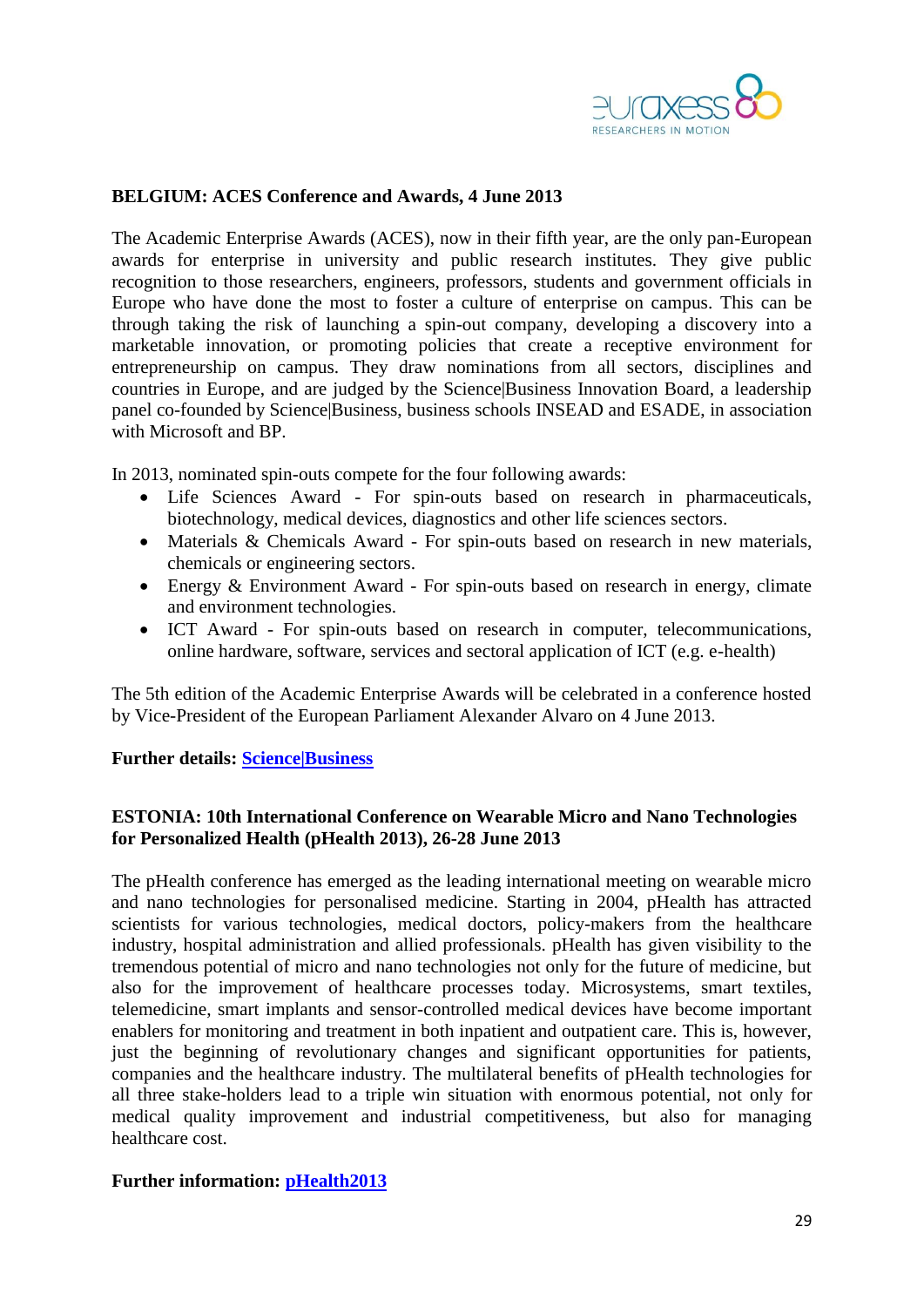

#### <span id="page-29-0"></span>**GERMANY: MEMSWAVE 2013, 1-3 July 2013**

MEMSWAVE 2013 is the 14th edition of an international event to be held in Potsdam, Germany. The series of MEMSWAVE started in 2000 in Sinaia, Romania, and since 2004 has been promoted by the AMICOM Network of Excellence on RF-MEMS and RF-Microsystems (MST), funded by the European Commission in FP6. AMICOM evolved into the RF-MEMS Topical Group of the European Microwave Association, which sponsors the MEMSWAVE Symposium. MEMSWAVE 2013 includes:

- The RF-MST Cluster Meeting (1 July 2013) co-organized with the European Commission, where the achievements of MEMS-related EU projects will be illustrated and discussed.
- The MEMSWAVE Workshop (2-3 July 2013) where invited and peer-reviewed papers will be presented to provide an international forum for scientists and industrialists for the exchange of information on the most recent advances and best achievements in the area of RF-MEMS, MSTs and RF-NEMS with emphasis on European achievements.

#### **Further information: [MEMSWAVE2013](http://www.memswave2013.org/index.html)**

#### <span id="page-29-1"></span>**GERMANY: Cardiac Biology - From Development to Regenerative Medicine, 7-10 June 2013**

Regenerative medicine is a prime example of the interdisciplinary trend in contemporary biomedical research, incorporating developmental and stem cell biology, biomaterials and tissue engineering, gene and cell therapeutic approaches. The science underpinning recent advances in tissue repair has already provided significant clinical outcomes in many organ systems, yet the challenges facing regeneration of the cardiovascular system are particularly complex. The mature mammalian heart is particularly refractory to recovery after insult, mysteriously losing the robust cardiac regenerative capacity of the embryo, which is retained by other species into adulthood. This conference will cover recent discoveries in cardiac developmental biology, compare cardiac systems across the evolutionary spectrum, and explore the fundamental barriers to cardiac self-renewal in the clinical context. International specialists will share their latest work in this challenging field, focusing on the interface of basic and translational research.

#### **The deadline for registration is 25 April 2013. Further information: [EMBO | EMBL](http://www.embo-embl-symposia.org/symposia/2013/EES13-02/index.html)**

### <span id="page-29-2"></span>**SWITZERLAND: 2013 CERN- Fermilab HCP Summer School, 28 August-6 September 2013**

Experiments at Hadron Colliders will continue to provide our best tools for exploring physics at the TeV scale for some time. With the completion of the 7-8 TeV runs of the LHC, and the final results from the full Tevatron data sample becoming available, a new era in particle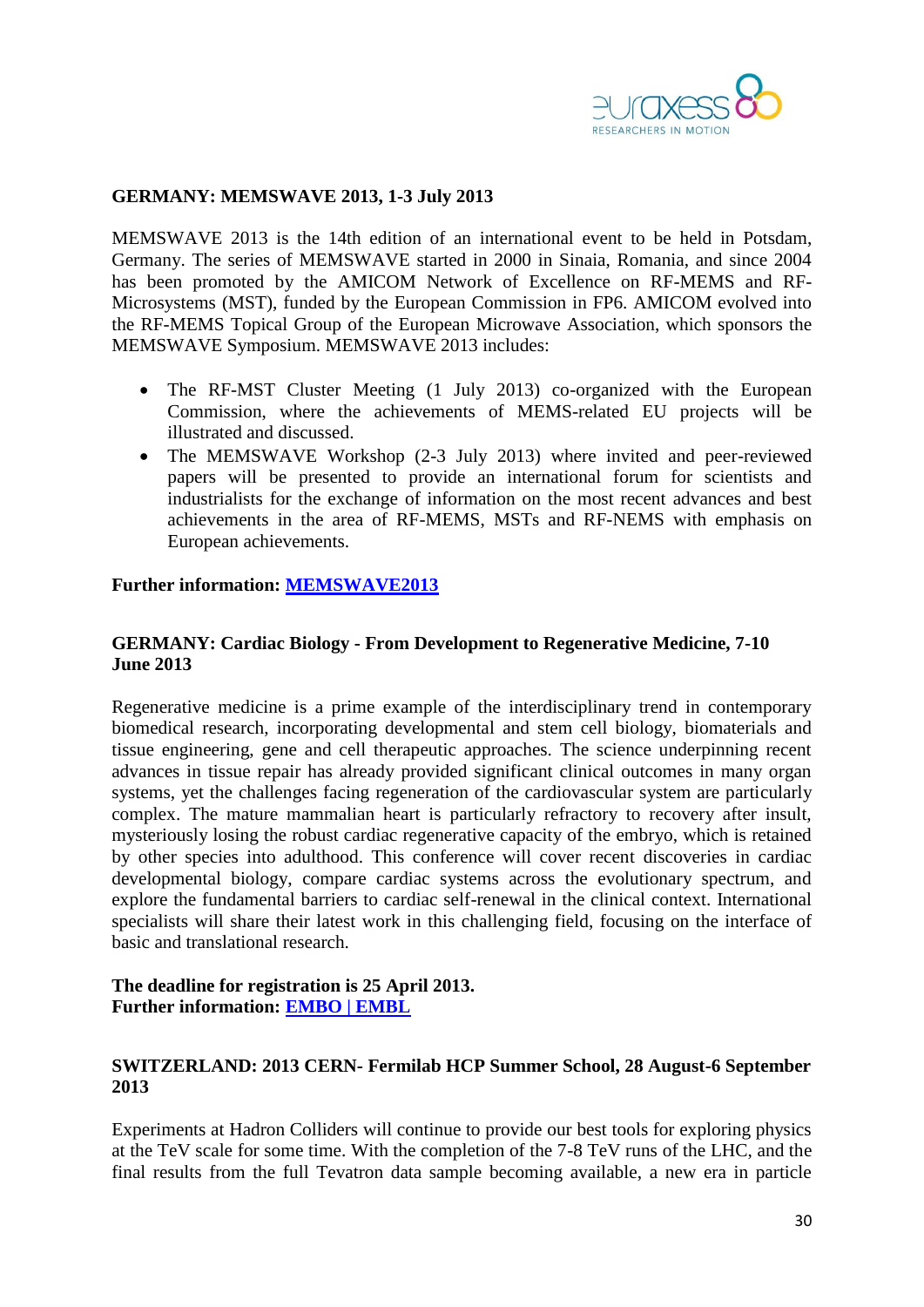

physics is beginning, heralded by the Higgs-like particle recently discovered at 125 GeV. To realize the full potential of these developments, CERN and Fermilab are jointly offering a series of "Hadron Collider Physics Summer Schools", to prepare young researchers for these exciting times. The school has alternated between CERN and Fermilab, and will return to CERN for the eighth edition, from 28 August to 6 September 2013. The CERN-Fermilab Hadron Collider Physics Summer School is an advanced school which is targeted particularly at young postdocs in experimental High Energy Physics (HEP), as well as senior PhD students in HEP phenomenology, working towards the completion of their thesis project. Other schools, such as the CERN [European School](http://physicschool.web.cern.ch/PhysicSchool/ESHEP) of High Energy Physics, may provide more appropriate training for students in experimental HEP who are still working towards their PhDs.

**The deadline for application is 30 April 2013. Further information: [CERN](http://indico.cern.ch/internalPage.py?pageId=1&confId=226365)**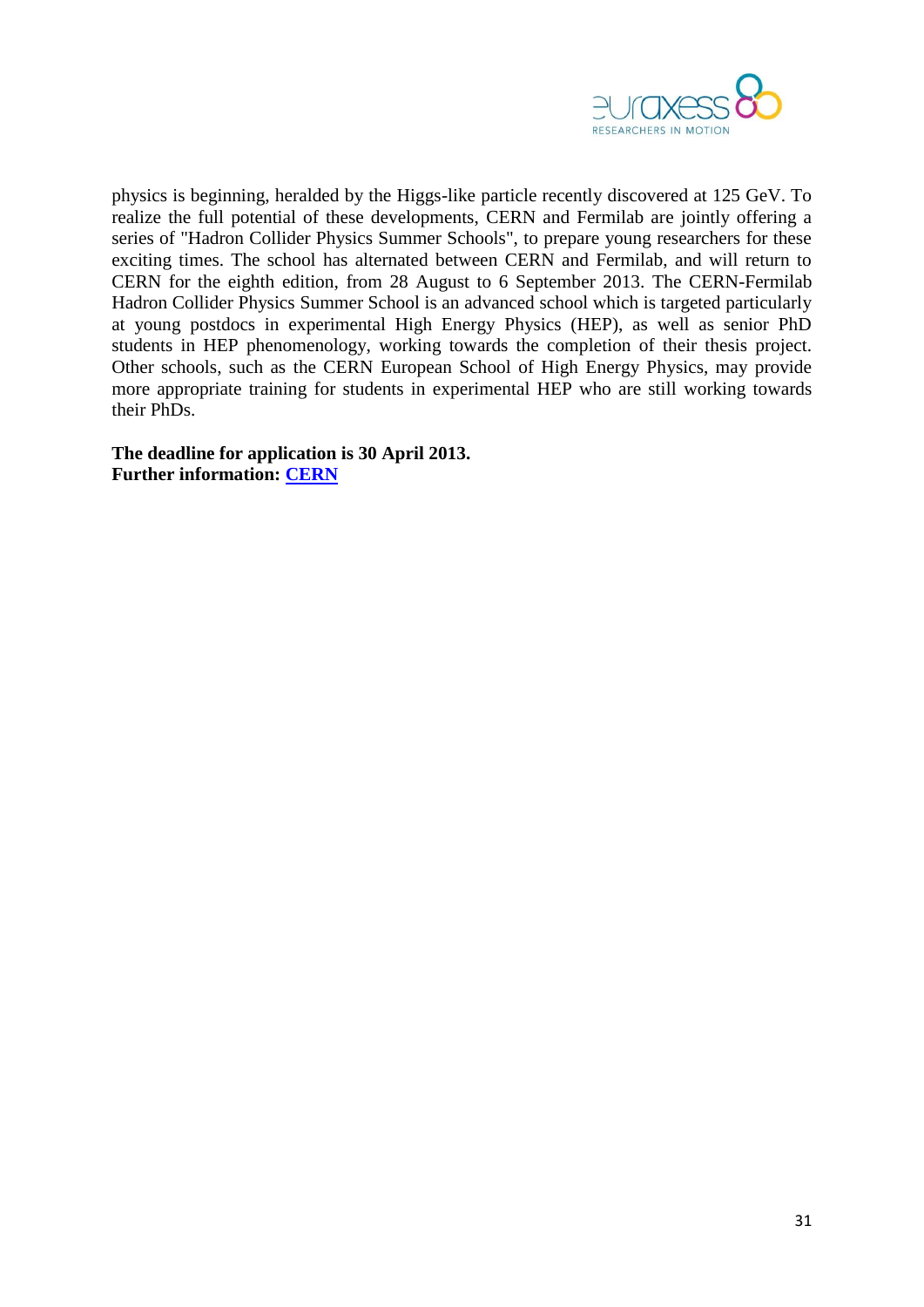

# <span id="page-31-0"></span>**7. RESOURCES**

### **Latest Calls**

Here you can find the latest calls on the newly set up **[Research Participant Portal.](http://ec.europa.eu/research/participants/portal/page/fp7_calls)** 

#### **International Cooperation Activities**

Access the **[portal of the European Commission's International Cooperation Activities](http://ec.europa.eu/research/iscp/index.cfm?lg=en&pg=asia)** here.

#### **Become an Expert Evaluator for FP7**

The website to register as an expert for research activities is available on CORDIS. The call for experts is open both for individuals and for organizations.

Source: **[CORDIS](http://ec.europa.eu/research/participants/portal/page/experts;efp7_SESSION_ID=4XL2RkST2FLgVM1RTQDnG7X7ln2B2vLkVLtTMTZ30WsLhjyQ1JLL!1910695525)**

### **Other Research Career Sites**

The Chronicle of Higher Education Careers Service:<http://chronicle.com/jobs/> Find A Postdoc:<http://www.findapostdoc.com/> Find Scholarships in Europe:<http://www.scholarshipportal.eu/> Find PhDs in Europe:<http://www.phdportal.eu/> Academic Jobs EU: [http://www.academicjobseu.com](http://www.academicjobseu.com/) Euro Science Jobs:<http://www.eurosciencejobs.com/> The European Job Mobility Portal:<http://ec.europa.eu/eures/home.jsp?lang=en> EMBO excellence in life sciences: [http://www.embo.org](http://www.embo.org/) EuroBrussels:<http://www.eurobrussels.com/> Jobs at ITER:<http://www.iter.org/jobs> Nature.jobs:<http://www.nature.com/naturejobs/index.html> Jobs.ac.uk: [www.jobs.ac.uk](http://www.jobs.ac.uk/) Research Jobs in Germany: [Research-in-Germany.de](http://www.research-in-germany.de/main/29402/research-career-in-germany.html) [Scholarship Database of the German Academic Exchange Service \(DAAD\)](http://www.daad.de/deutschland/stipendium/en/) Research Jobs in the Netherlands:<http://www.academictransfer.org/> Brainpower Austria:<http://www.brainpower-austria.at/>

### **EURAXESS Portal**

The [EURAXESS portal](http://ec.europa.eu/euraxess/index.cfm/general/index) provides links to information on career and grant opportunities in science and technology in European countries. For research careers in Europe, visit the [EURAXESS Jobs](http://ec.europa.eu/euraxess/index.cfm/jobs/jvSearch) website.